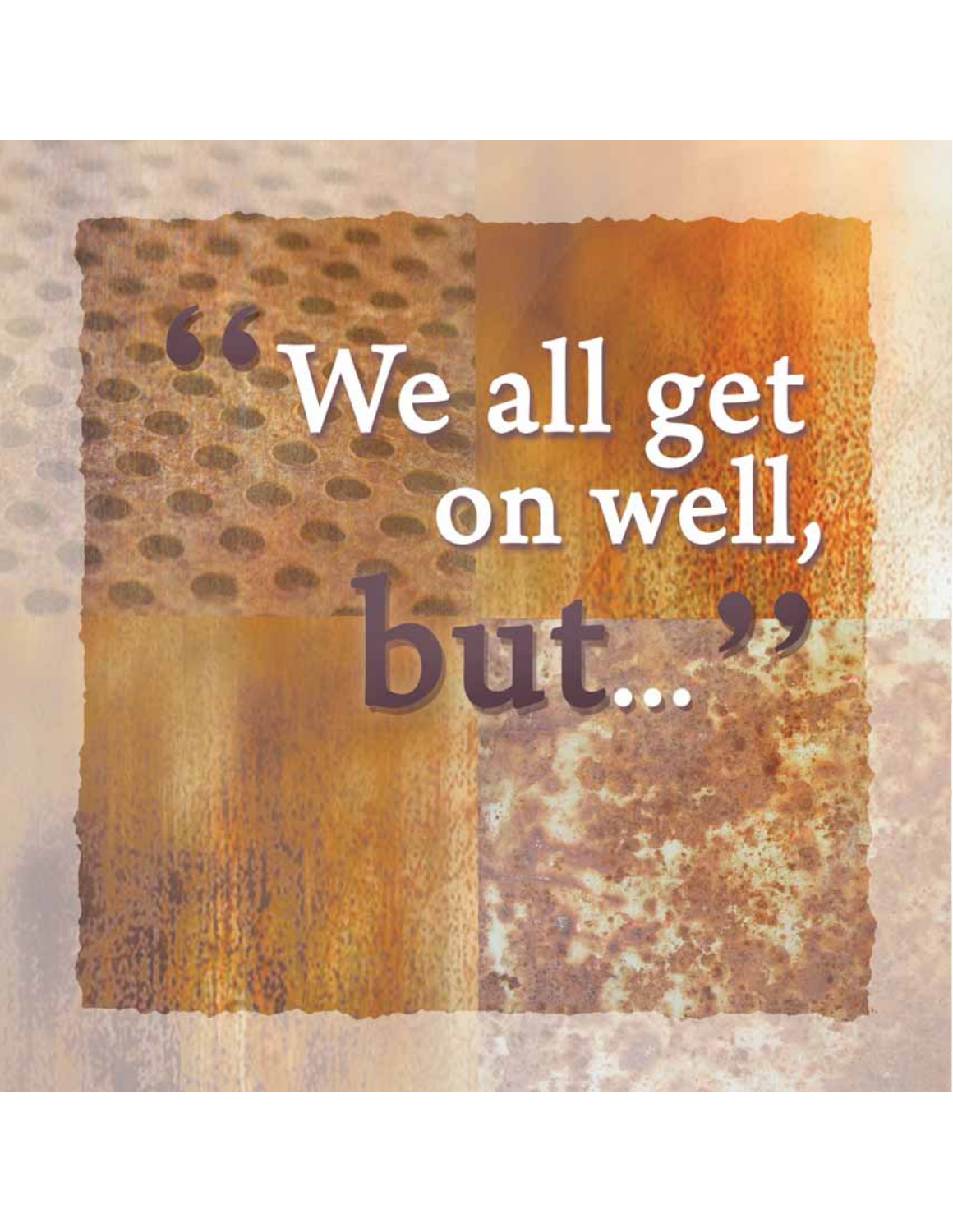### Stories & Poems from the Darkley area

Collected and edited by The Restoring Hope Project Team at Crossfire Trust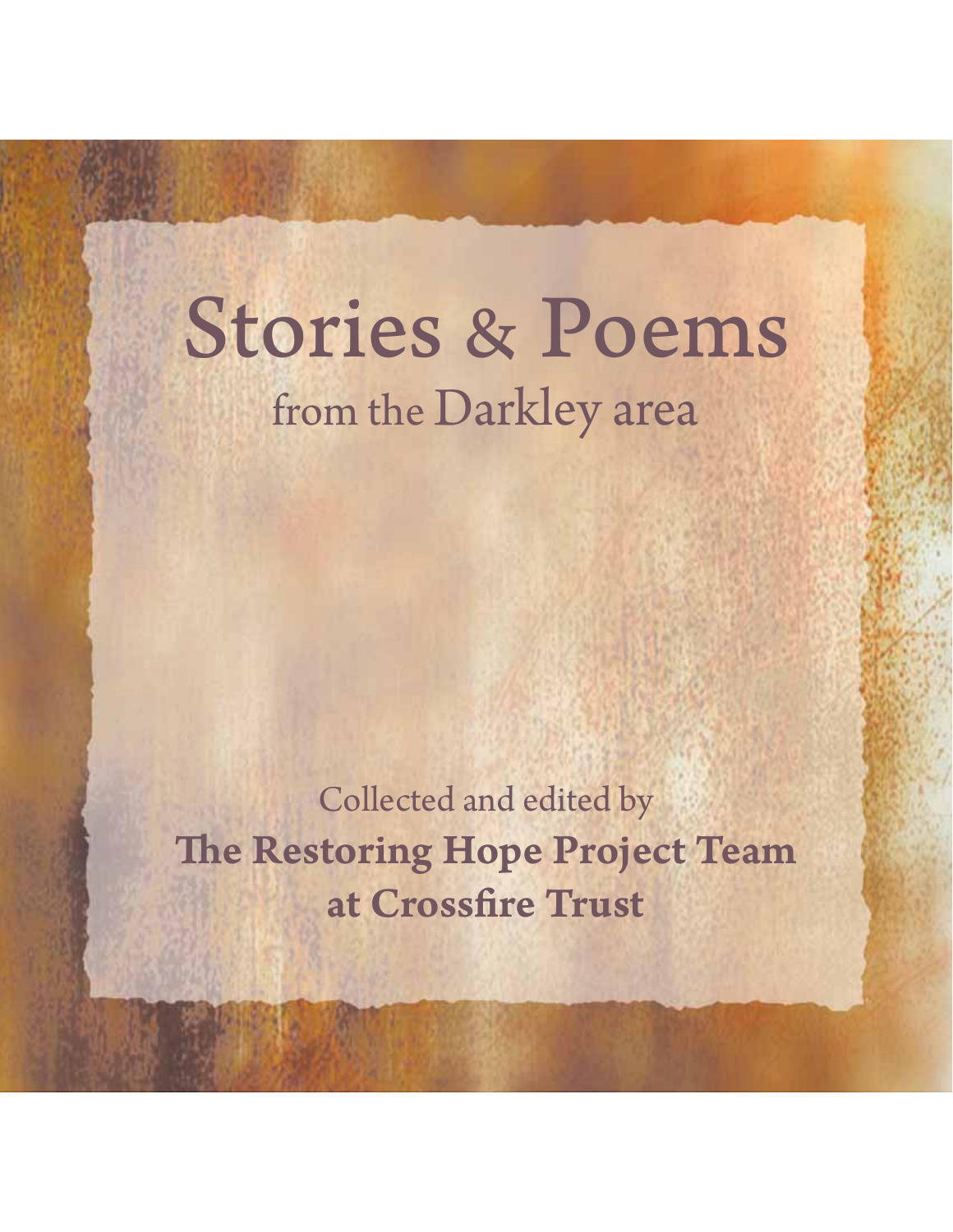### Introduction

#### "We all get on well, but..." is a collection of stories from the Darkley area.

We, within the Crossfire Trust Restoring Hope project, are very honoured to be able to capture just a little bit of this history, culture or personal journey and are very grateful to our neighbours for their willingness to participate and share with us. During the experience of collecting the stories. I became aware of the central theme of getting on well, but at the back of my mind were imprinted some of the worst atrocities of the conflict, and I wondered how they happened to people who shared the same school, a dance on the street or work in the mill. People obviously did get on well... but perhaps if we can learn anything from this, we need to get on even better if we are to prevent anything like the Troubles from happening again. The good relations were not enough; we need to value and defend these relations and not take them for granted. otherwise sectarianism, like a weed, will creep and choke the life and the love we all need to get on even better than before.

Some of these stories come in poem form. Some of them were gathered through interviews and we have put them down onto paper, writing them very much as we heard them in a way that, hopefully, conveys the spirit and the manner in which they were told to us. We hope that vou eniov reading them and that it gives vou a clearer picture of life in Darkley, then and now.

lan Bothwell **Crossfire Trust Director** and Restoring Hope Project Leader

"In Darkley Row, where they don't keep Sunday, and every day's like an Easter Monday."

> "It's a very difficult thing for to tell a person much about Darkley if they never were in it."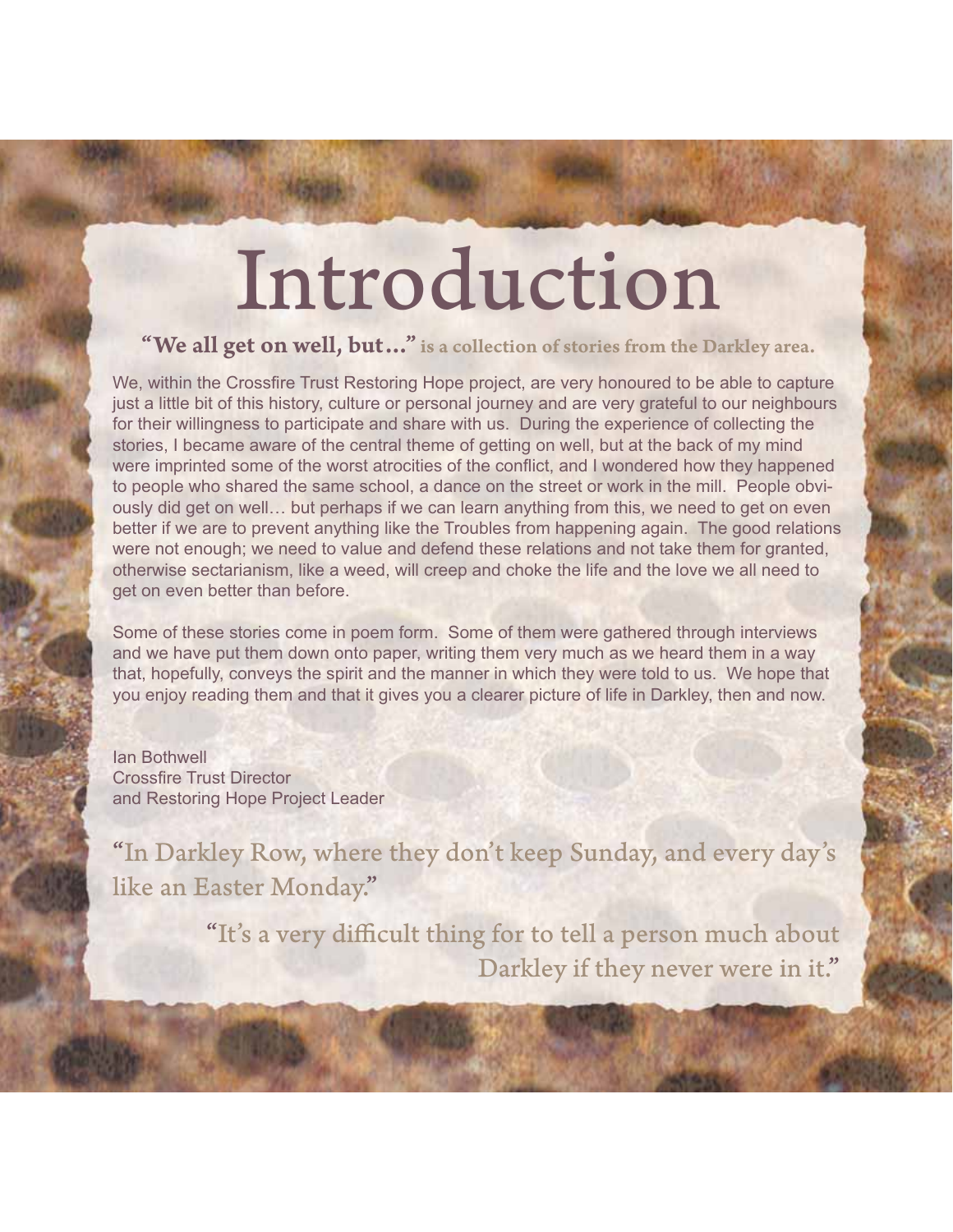#### This is the story of an elderly lady, now in her nineties, who lives in the village. She told us:

I've lived in Darkley all my life. I was born here. I was born in a house in the top street. I was all my life in Darkley.

As a child, I was kept at home raising childer, that's what I was doing. There was nine of us. I'd go to school a while and the Master used to say, Master Clark, "You're welcome back, Mary, you're welcome back!" I got no schooling at all! Darkley Primary School - it was all right. The teachers were Miss McGurke and Master Clark – he was a nice man. He was always laughing and if I'd do something wrong, he'd say, "Oh Mary, you've got a whole lot of marks agin ye!" The school was heated by just a fire, a big stove, you know. It would have heated all the rooms.

Och, living in the village was all right. Fellas used to play at the corner there, after they all come from Mass of a Sunday morning. On Sunday they were playing there until dinner time. You know, up the steps where you go to High Street. It was lovely there.

There was no running water in the houses in those days. You had to go to the spout down here, d'y'see, for to carry the water. It's at the dam there, a wee tap. On the Sunday nights they used to help me carry water from the dam in a bath to wash with Monday morning. And at that time you only got two stone of coal, that's all you could buy. I used to go up to Patterson's there and get two stone of coal and carry it down on my back for the fire and my father would gather sticks and cut trees. At that time you could cut and gather sticks out of the Planting to make the coal last.

I worked in the mill from I was fifteen, I was a spinner. I got thirty bob! And out of that, two shillings was all I got for Saturday night to go to Keady. When I was fifteen us girls all used to go to Keady. Went up in a wee old shop, Boyd's; an old woman had the shop near Dr. Johnson – we used to go and get sweets there. All the boys used to come from Granemore and laugh and talk and craic and pass the night. In the mill my boss was Johnny Ewart. Oh, Johnny! Johnny watched you like a hawk. He was worse than Harold Calvert! He was worse! He used to come in and he'd say, "Have you the rent today? Have you the rent?" "I haven't it, Johnny; you may wait 'til the middle of the week." And every time I'm late and I wait 'til the middle of the week and then it goes up, and then it goes up.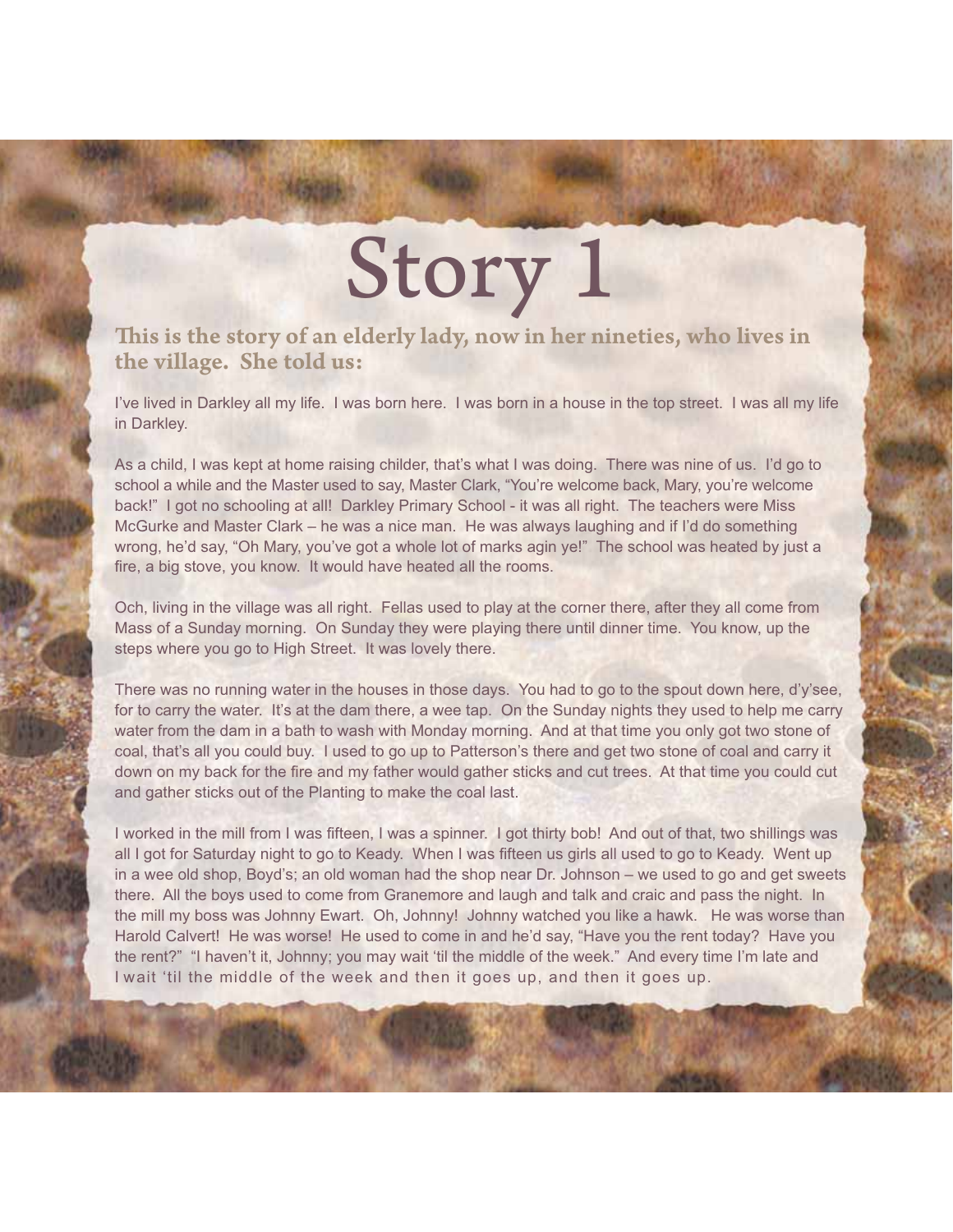Sometimes you'd be a-feared of him putting you out or doing something to the house. This is the house I lived in, and my uncle lived in it, and my mother.

There used to be a horn for the mill. They used to blow the horn in the morning. It blew three times, the last one blew at half-eight. And you'd have to get down the brae. I had to run down the brae; down and away across where the office was. Away on to that site there where the spinning mill was. I don't think I was ever late; no, I don't think so, now. We'd all have hurried to get in because if you'd seen Johnny, he'd follow you into the loom, into the mill, and give you a telling-off: "What'ya up to? What're you doing?"

When the mill closed, och, what could we do? Oh, I worked in Bessbrook and Milford, aye it was Milford. A couple of us. Me and my granddaughter there worked in Milford, and worked up in Newry, in Bessbrook. We got the bus.

During the Troubles, oh, I remember the Black and Tans coming to the corner there. And the Specials, too. But what could you do? You wouldn't go out at night; after dark nobody would be out. Nobody was allowed out or anything, you know? And there was no border, not at all – no border till this trouble all started, you know. It's the ones that's going about with nothing to do that's the cause of it all.

There used to be a dance, at the hall there. It would be Sunday night and anybody at all could go to it. I used to go with Mrs McClean up at the high corner there. Mrs McClean lived in those big houses up there, and her daughter and all. And we used to go round the lough for a walk every evening. Mrs McClean – she was an awful nice woman. I used to help with Mrs Mark; she lived up where Malachy Powell lived. She lived up the stairs and I used to carry her water in the morning before I'd go to school and fill a bath in the thing for her. And she'd say, "You go to school now, when you're finished with me." You'd be making excuses to stay at home - "oh my skirt's wet and it was in the bath, when I carried the water." But she'd put you up to school!

And then we went to Mass in Keady - a couple of us went to Keady - and you had to walk to it. And you had to go to Mass, we had to walk to Mass, too, so we had. We used to go to Keady, a couple of us all, and we'd all get together coming home. We had to walk it home – no buses or anything. We had to walk to Keady - two mile there and two mile home again.

What do I like about Darkley? Och, I wouldn't like to leave it now; I'm here a long time. I'd go down to my son there, in Craigavon, but you like to get back to your own place, so you do.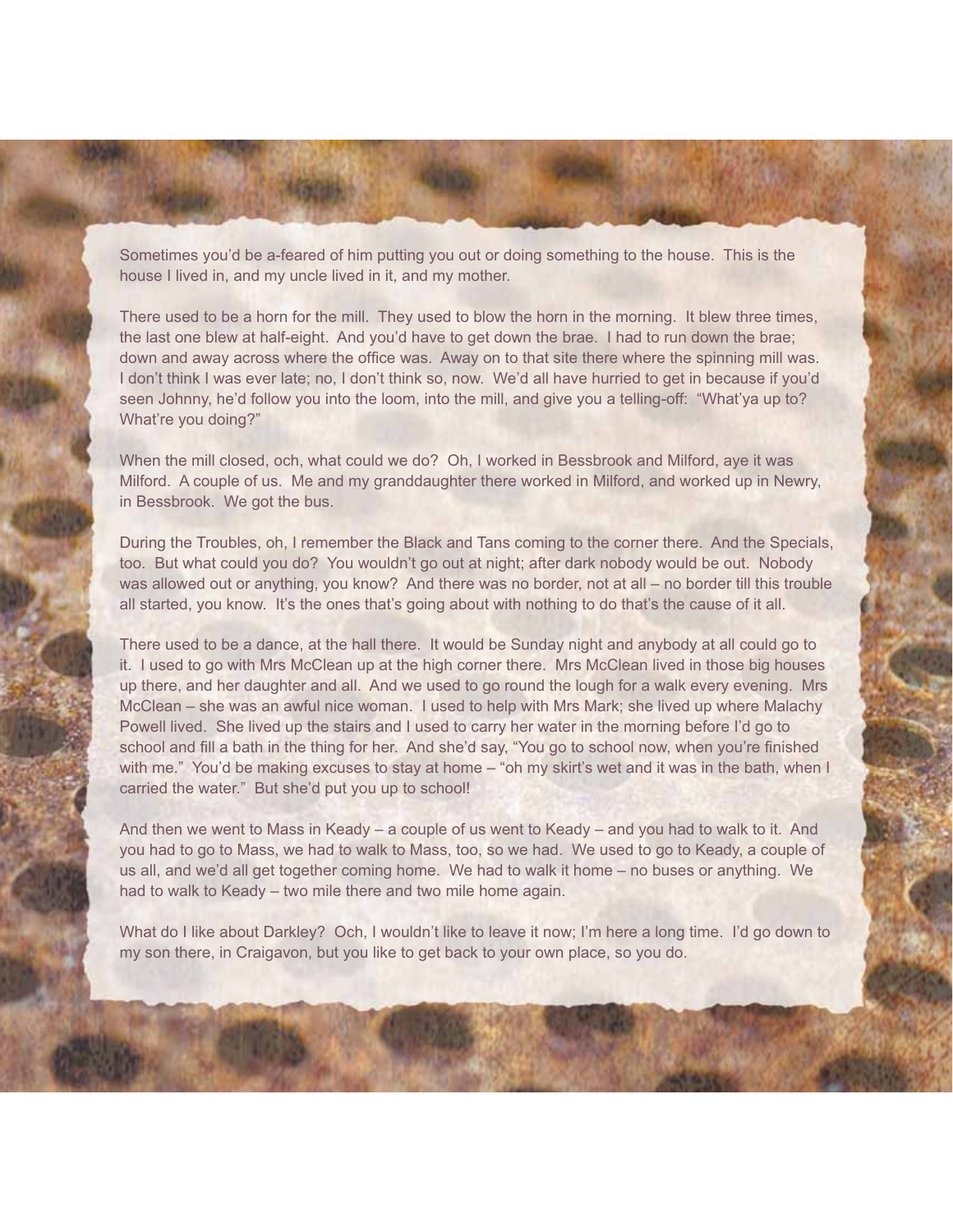### **Mr & Mrs Pattison**

I have lived in Darkley all my life. I was born here and then we moved down to the shop. I've been here all my life, like.

I went down to Darkley Primary School. It was mixed Protestant and Catholic, like. And when you had Religion you were separated. The Protestants went into the Master's in the morning for Religion. That was Master Knapps and then Master McCall. Darkley School was a great school; you know, nobody ever mentioned religion, never.

We walked to Armaghbreague Presbyterian – there was no transport out to there. There was a bus left Darkley for Keady at I think about ten thirty in the morning. But we walked down the Black Path - what they call the Black Path – up the Slither Steps and up the Slither. The Black Path is just from Darkley House - there's a path down and onto the Slither.

We didn't feel any different when the Troubles came. We never let anything bother us really, like, and nobody ever passed any remarks, and I worked down there at the egg factory in the canteen and Neville worked with his firm and in both cases, well, I would say, it was about 98% Catholic, and nobody ever, ever said anything. The Troubles were never mentioned. Like, it was a Roman Catholic firm, and they were the best to be in than anybody. They'd be as good as a Protestant. Like, there was no difference, really. And, funnily enough, when we go to Australia and when we were away for about three months at a time, a lady, Mary Jordan from Darkley, looks after here and she does it really well and I trust her completely.

My parents' shop was between the two bungalows, down the road there beside Keenan's. It was my grandfather that started it because he worked the Co-op in Darkley. There was a Co-op in Darkley; my grandfather worked the Co-op and him and old Calvert fell out and then he built the shop up here. You got your groceries and all in it. But, like, I mean that was a long time before our times. I don't remember it, but I remember my father telling me about it. My father worked in the shop – he never worked in the mill. He sold meal and all the rest of it, and coal. And then he'd a horse, and Master Nugent, he went round the country with the meal and the coal. His name was Matthew – known as Matt.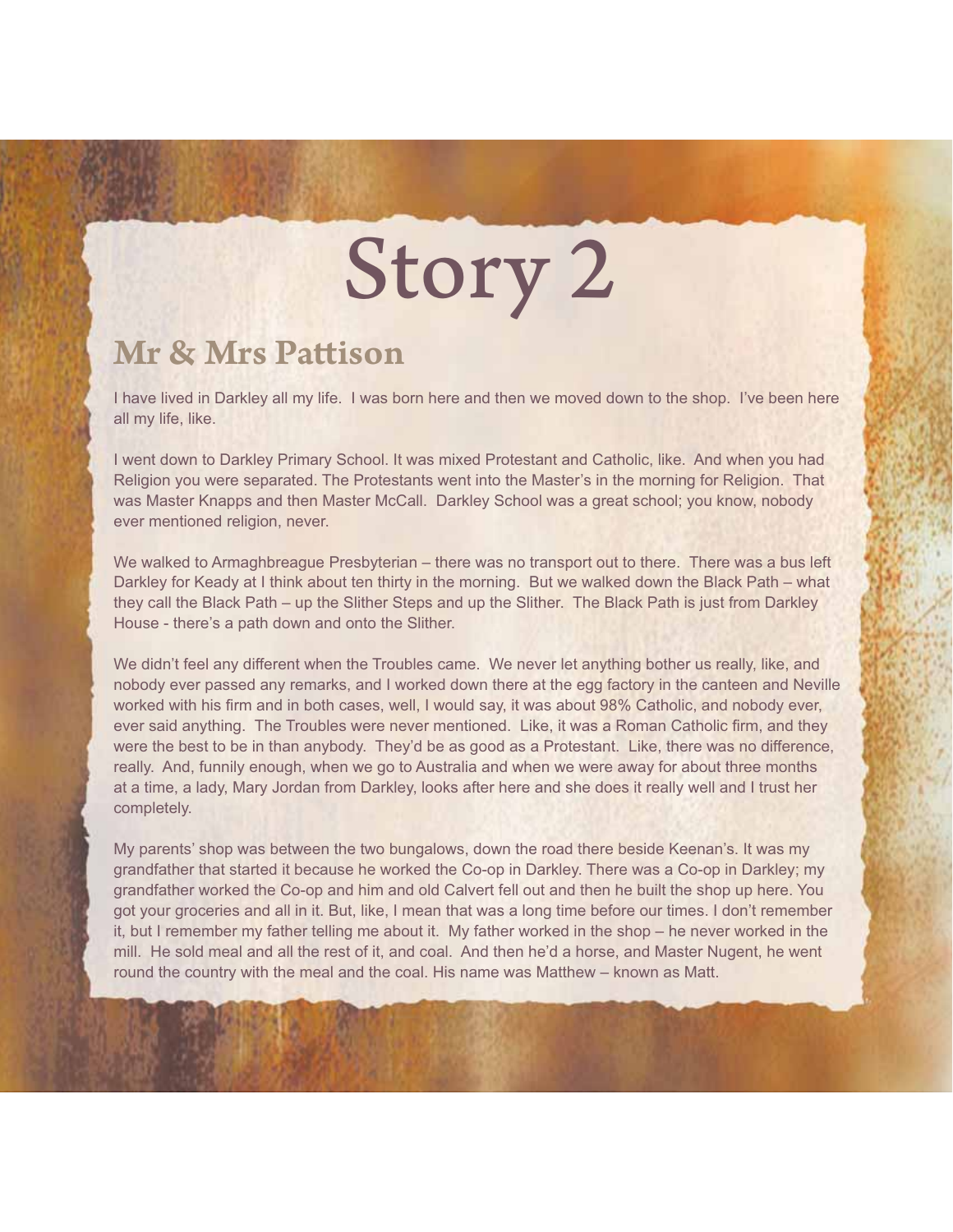There was one, two, three, there were four shops in Darkley. We were quite busy. There was Leers had a shop, Ena Douglas had a shop, Peggy McGee had a shop, and the Post Office. There was a general store in the Post Office. I remember the Lockharts were in it, and then Billy Flanagan and then Pat Mackin got it. But, sad to say, Darkley has deteriorated since then.

There were four shops and then there was a cinema – where someone came to show pictures on a Friday night up in what was the school. There was a school down in the Main Street where there are two big houses now just as you go into the village. Health and safety wouldn't let it now. And then of a Sunday, Johnny Ewart would have a Sunday School up there too. Johnny Ewart would have been a shareholder in the mill, I would say, in the time Darkley was going.

I remember the mill going. I served my time with them, well, a bit of my time with them. Ah well, I served my time to be a joiner, a carpenter. I fixed the houses up round Darkley, you know, because Darkley mill owned the houses, and you done things in the mill, too. You had a lathe and you done the wheels for the spindles, and all stuff like that. When I worked in Darkley I had sixteen shillings home with me for a week's work. You had to do five years before you were qualified. I was only in it, well it wasn't that long; and then I went to Belfast. An uncle of mine, my father's brother, was in Belfast. So I went. I was away when the mill closed. I went to Belfast there, after that. It closed in 1959.

I don't think relationships were affected during the Troubles, not really, no never. A UDR man lived in the village, that's right. He was shot. He was shot down the Annyale Road. It had some affect, I suppose. He was an awful, awful nice man. But, I mean, he had quite a big funeral from Darkley from both sides. And now, look, our children went to school up in Darkley all through the Troubles, and nobody ever said, like anything to them - which was good.

When the Mountain Lodge Church was attacked, that was bad. We were at Armaghbreague that night. It was the Revd. Lynch who was the minister then. But the service was cut short, because the police came in and told us to get out because there was a shooting at Mountain Lodge. Oh, it was tragic. I think there was three men killed. Harold Browne is buried up in Armaghbreague. His wife, Elizabeth, is buried there beside here husband. His son was at our church that night; his youngest son, David. And I remember there was a memorial service for Elizabeth down in the big house. Victor and Sandra Johnson were at it and they came up here after, and said it was very nice. Victor would drive now and again for William Browne, for Bill Browne. Ruby was Johnson before she was married.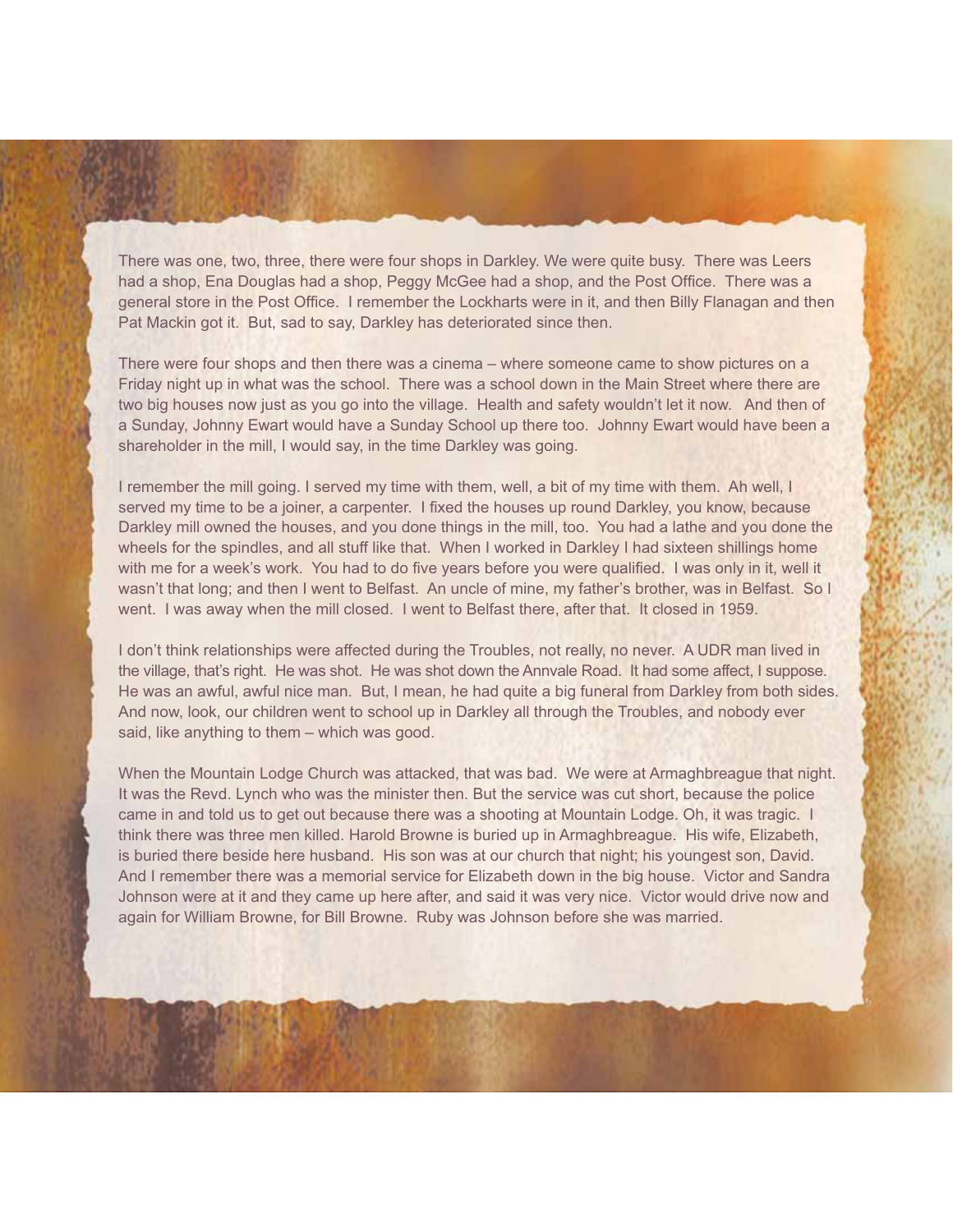The border road was never closed - you could've went over. Well, there was Customs. But you could've gone over unapproved road, no trouble! Just immediately after the war – you know, it was a good while before the rationing went and we were all very, very young. You'd walk up to Nesbitt's shop over the border and it was funny and there'd be gangs going on a Friday night, and like you would bring back sugar and tea. I remember my mother buying a set of china.

There were three shops just there. Nesbitt's was the main one. She was a very nice lady. My nieces had a shop just over the border. But I remember a crowd of us going. You know, if you'd have met the Police or anything you were laughing, trying to hide on them. They never said anything, because, I mean, you weren't really doing anything wrong you were only bringing back your own supplies like a pound of butter. I mean, it wasn't for the black market. Times were hard. I'd say it was a long time before sweets or anything went off ration. Everything was rationed for a long time.

We were born here, and I've lived in Darkley all my life, too. I lived up in the village, like. We would never think of moving. It's funny, all my sisters and brothers still say they come from Darkley, like though they're away for years and years and years out of it. I don't think of Darkley being isolated no, not really. Funnily enough, when you've lived in it all your life you never think of it. No, you never think - feel isolated, no. Not when you've a view like that!

I don't honestly know what could be done with Darkley. 'Cause like, I mean, I would go down to the village now very seldom, because I used to walk down to the Post Office, and now there is no Post Office. That's what we could do with!

Everybody's friendly, like. They all know you. There was never any difference. Yes, and if you needed anybody to help you there is never a problem. They all seem to be so glad to see each other even if they haven't been in touch for a long time.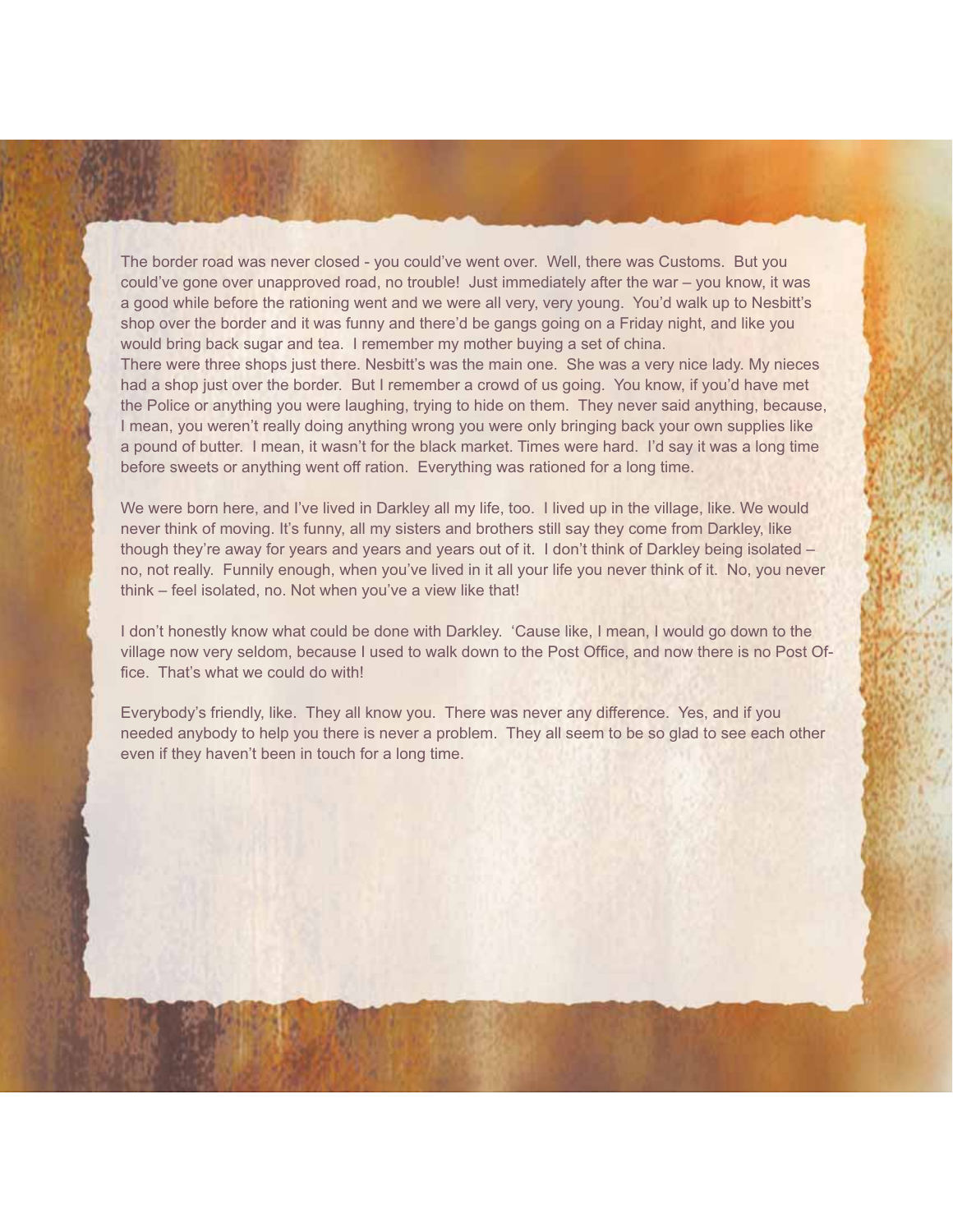Some recollections from a lady who is now in her sixties and who grew up in the village:

### **Memories**

### I remember...

- ... Nathanial Moorcroft or Thenny, as he was known switching on the water at the lake for power in the mill at half past four in the mornings.
- ... The cricket club playing down on the cricket field by the "Slither Steps" and the Black Path. And then later on the B-Men used the cricket field for their target practice.
- ... The Darkley houses being sold after the mill closed for five pounds and two pounds ten shillings!
- ... Darkley had shops and petrol pumps and a taxi company! And cinema shows sometimes on Friday nights in the Old School.
- ... the cold "Spout" beside the big chimney. And the hot "Spout" from steam from the factory.
- ... women queuing with buckets to get hot water for washing clothes.
- ... that school was mixed all through the sixties and seventies and eighties and all the children were very happy together.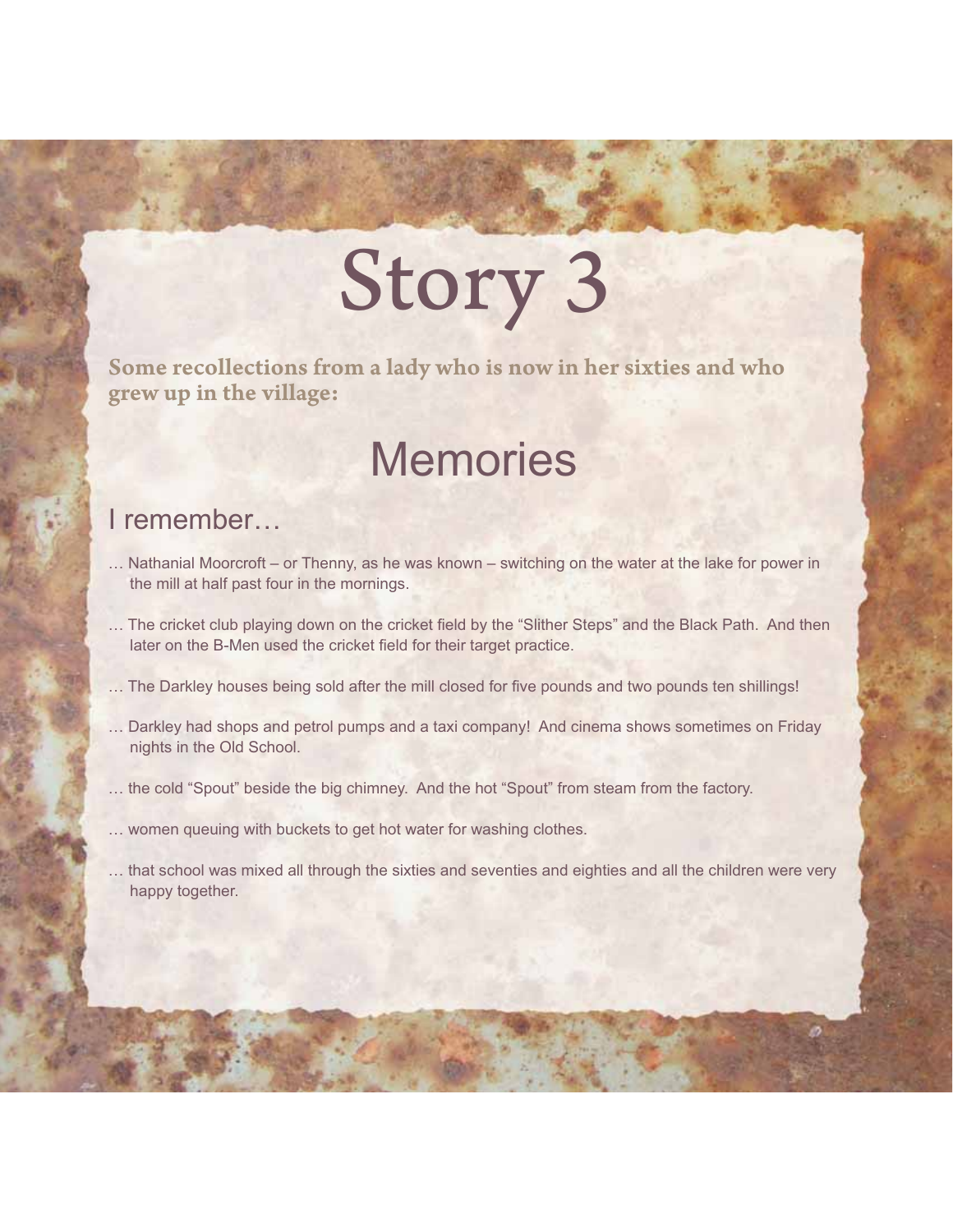#### This lady, also in her sixties, told us her story:

Well, I've lived all my life now in Darkley - 64 years. I went to school here and I have good memories of the school. There was Master McCall – he was the Principal; and the other teachers – well, there was a Mrs Renaghan and a Miss McGurk and a Miss Rafferty. There was a stove for the heating; it was solid fuel and it was in Miss Rafferty's class and it had to be lit every day. The caretaker would have done that. I remember once going to sports in Armagh, and we went on a lorry till Armagh. Now, what I can remember about it was, it was on the Mall, it was sports on the Mall, and we all went. I didn't do any exams though; I just came out of school at, what, fourteen or fifteen.

My parents worked in the mill. It was all right, but it was hard, y'know. My mother worked in the spinning room, and my father worked – now, it was at this front end of it – I think it was the weaving he was at, or the bobbins or something like that. But I know my mother worked at the spinning. They got a house with the job, y'know. Whenever they got married they would've got a house out of it.

I remember the dances on the main street of Darkley. It would be outside Malachy Toal's house as he was the one with the light so you could see what you were doing. The love chair would be pulled out - a long kind of seat with a low back - and the music would begin. The cards would come out and the craic would be mighty. There was no difference in anyone's lifestyle, we all lived simply and I remember my Father's favourite dinner. He would warm the blue and white bowl and put a chopped onion in the bottom, cover it with potato and a slice of butter. It was his kind of Sunday dinner. He drove for Tassagh creamery for 37 years while my mother worked in the mill.

I remember, during the Troubles - I think it happened about '68 or '69 and we were only married, y'know, and starting a family. And I remember my third boy was born and we were coming up the road in the ambulance from Lurgan Hospital up till Armagh and there was another woman in the ambulance with me and there were a lot of soldiers on the road. They didn't annoy me, y'know, but this woman, she says, "What are we taking our children into this world for?" That was one thing that stuck in my mind, and that was my third boy, y'know. But I never had any qualms with it.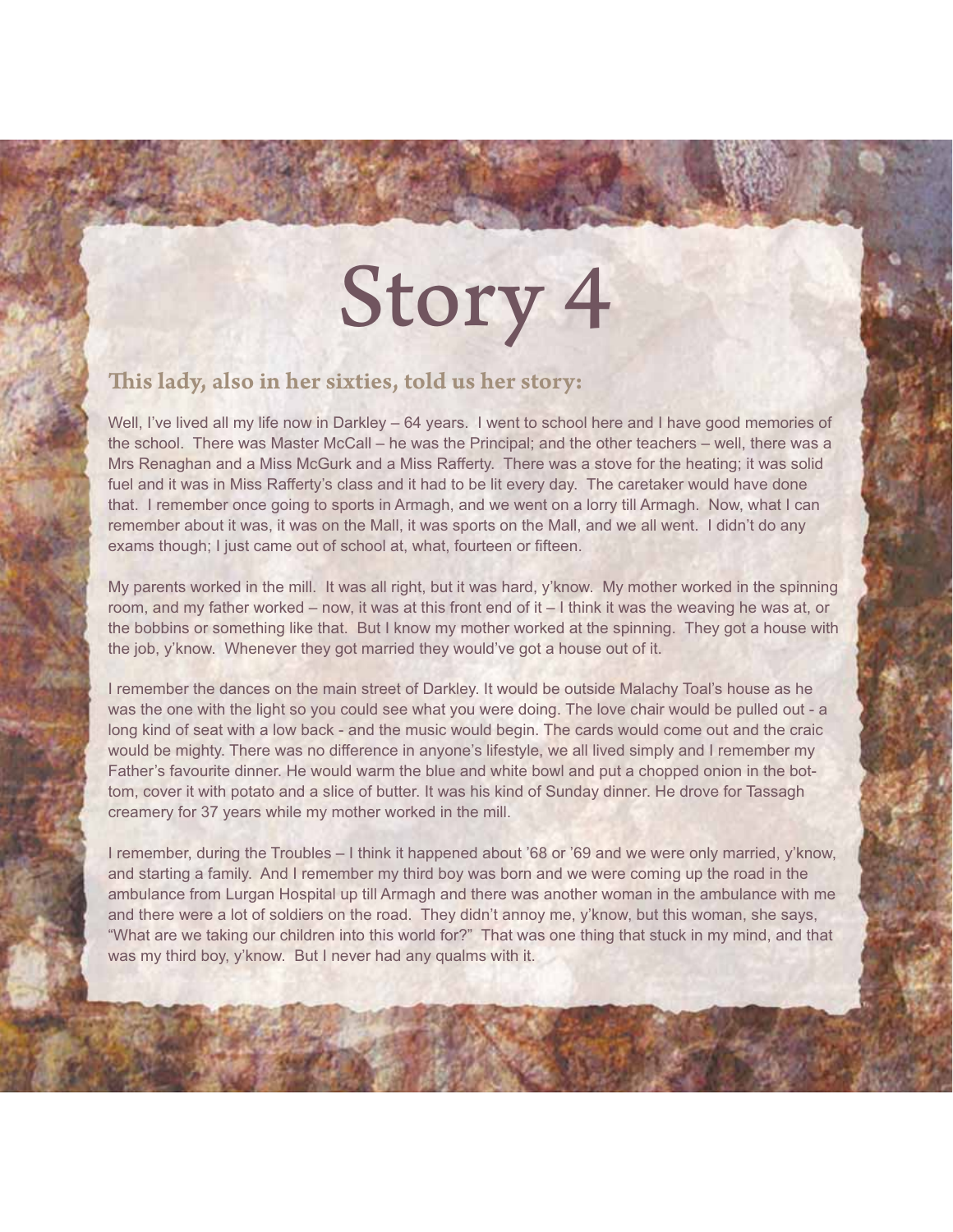I remember when there was that bomb that killed the young people walking back from Keady. It did affect me, surely. That would have been '79? That was '79 that happened. That was an awful thing on everybody now; you know it did affect everybody. But you had your faith to get you through; just your faith, really, y'know; it kept you going.

I don't know about the future for Darkley, now. We'd need a shop, wouldn't we, in Darkley? We need something. We would need a shop - if only to run for a pint of milk, y'know, or a paper. There was a time, like, when there was an awful lot of shops in Darkley. But that's a long time ago.

The relationships in the village are very good, very good with everyone, y'know. I just think there's good in everybody, y'know; really, there's good in everybody. I would trust everybody, I would - one hundred [per cent]. Round here would be one hundred.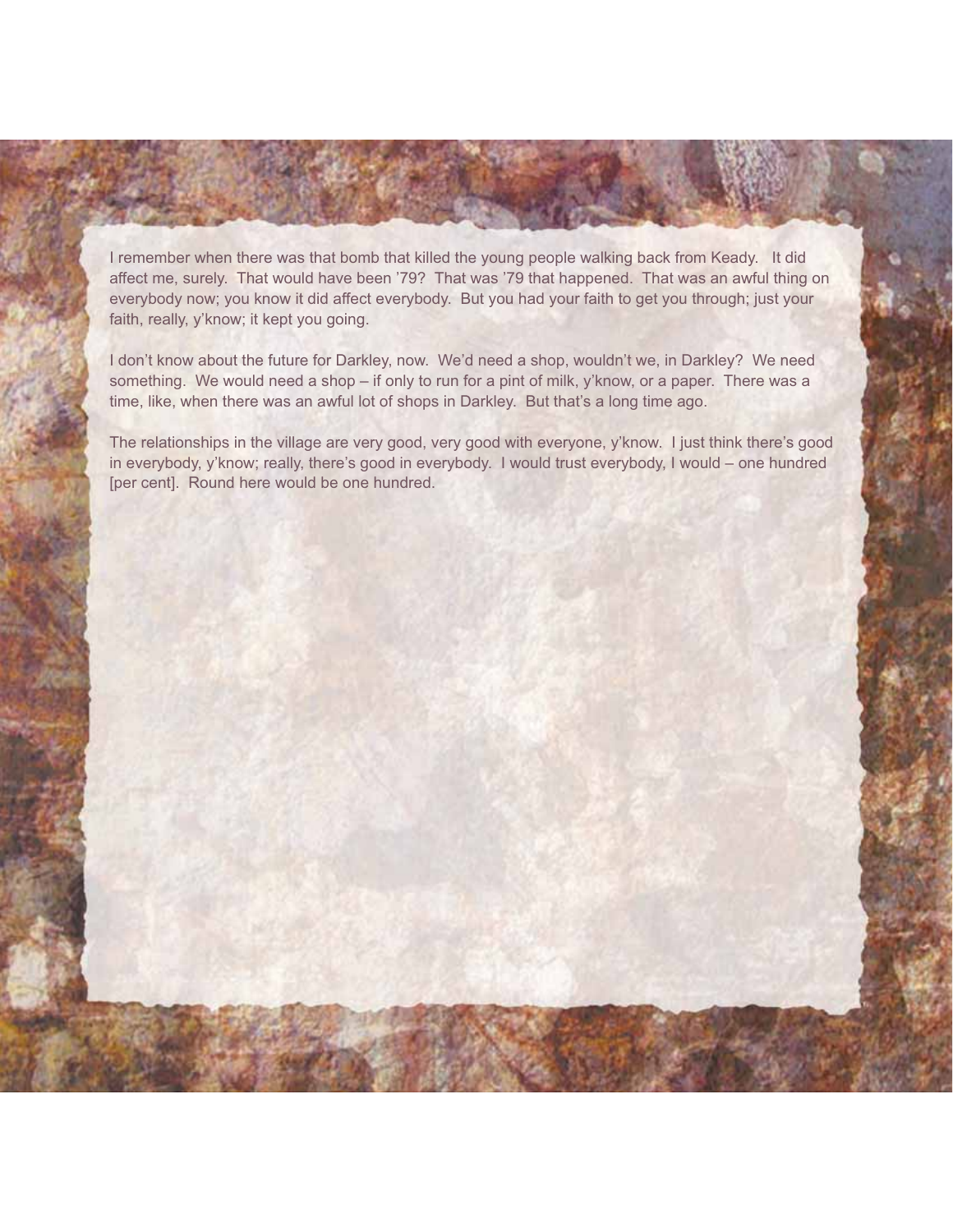### Mr Hogg

The man who told us this story now lives in Newtownhamilton, but his father grew up in Darkley and had many stories about the village, as you will read.

My grandfather worked in the mill. I don't now remember what his job was, but he worked in the mill. I had this photo and in it he had these like webs or something, over his arm; he was hanging them up. But there was a time when the shaft of the mill was exposed - the cover had been taken off it. And his arm in some way got caught and got pulled completely out of his body. And he walked down the stairs into the boiler house, and he sat down. And his words to the boiler man – because this was in the paper, I remember this bit – he said to the boiler man, whoever it was, "My God, I'm done!" And when he looked round, you could see my grandfather's heart. And they took him to Armagh County Infirmary, which later became Armagh City Hospital, which is now defunct, and they just packed him round with cotton wool, for they couldn't do anything. And he died the next  $day -$  he must have been a strong man. And before the coffin was closed, where he lived in 82 Moss Road, Darkley, one of the neighbours had the arm wrapped in a tarpaulin in their house and they just went up and set it in beside him in the coffin. I don't know that my grandmother maybe saw that being done, but she knew what had killed him. And the mill owners were totally and utterly at fault.

It went to court, it did, of course. And my grandmother was offered eight hundred pounds in the court, and the Judge spoke down to her from his chair and he said, "Mrs Hogg, this court has given you the maximum that it can give - eight hundred pounds. But do remember, there are higher courts." In other words, putting it in my grandmother's mind to take it to the High Court, but Mr Best, her solicitor advised her that she could lose it. She'd already got eight hundred, and my grandmother was an uneducated woman, worked in the mill and had three or four small children to rear, and she was afraid.

My Grandmother went back to work in the mill and she reared her children as best she could. And then, she had a niece she was fond of, and she loaned the money to the niece to buy a farm.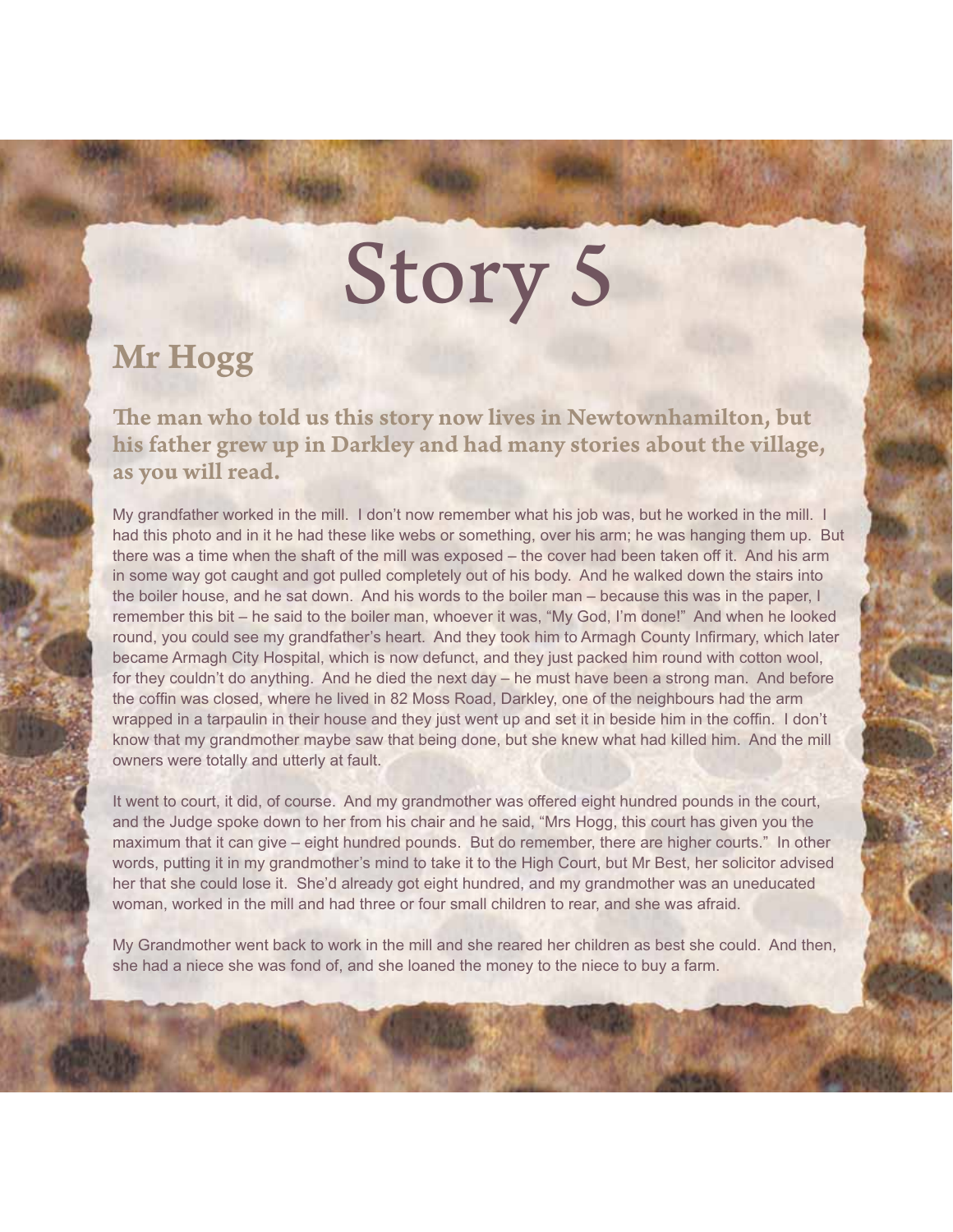The niece's husband paid her every penny of it back, but she said herself, she never got the good of the money – now that'd be the wrong way to put it – how would you ever get good of – as the old people would call it – 'blood money'? But the niece's husband paid her back, as Grandmother said, in dribs and drabs. He paid it all back to her, but it wasn't the same. However, she didn't regret doing it and he did awfully well in the farming world, but it was Grandmother who helped the niece.

My father had a great fondness for Darkley. He just loved it, and my uncle was more so. He'd gone to Canada, but when he came home from Toronto, in the airport he was ranting and raving about getting to Darkley. He would just have actually loved to have lived in it. And to me, I detested the place; it was awful run-down. Yet my father, he loved all the people in it, he knew them every one; he could have told me all sorts of things that happened. There was an old lady called Bella Gibson, she was very dirty and she had a jug. And my father had gone to her house as a young boy to do messages. You see, his father was dead of course. And Bella, he said, put the jug to her mouth and drained the last of the milk out of it and sent him to the dairy to get her a jug of milk. And when he arrived at the dairy, there was a queue of young people waiting to get their milk for their father or their mother or whatever, and he was going to be the last, but what did he do? The jug was stinking! And what did he do? He held it up in front of their noses, and they all went away! You see? And when the hatch went up, so he said – the dairy maid was Nessie McAnally, but that's just a fluke that I can remember that name! When Alec Hogg handed in the jug Nessie immediately said, "Alec Hogg, that is not your mother's jug! That's Bella Gibson's." Alec Hogg - that's my father. She said immediately, "Alec Hogg, that is not your mother's jug! That's Bella Gibson's." And she put it under the steam power wash that she had, boiling water, and she washed it to perfection and then cooled it and gave my father the milk. So Uncle Bill, his brother, the one that went to Canada, he went home and said how embarrassed and ashamed he was - told Granny that my father had went down pretending, you see, that the jug was his mother's and got everybody out of the place because of the awful stink of it!

But those are small things and they were true stories. And two old ladies one day were fighting, on the street, and my father said it was dreadful. One was hammering the other one down; she was hammering the daylights out of her. And he was coming from, what they called The Spout. It was a pump, but they always called it The Spout, where they got their water. And he'd a can full of water, and the one that was hammering the life out of the other one, he just threw the can of water right round her, and she jumped up, and she jumped onto his tin can, for he dropped it and she put it into pulp. But two or three days later, he was going down, you see there was Mill Row, there was Shuttle Row, there was Low Row, there was Quality Row, there was Moss Row, there was Brick Row; but one of those Rows he was going down, and she talked with a southern accent, the lady that he had defended, and she says, "Child dear, come in," she says. "That old rascal would have killed me only for you!" And he said she put her hand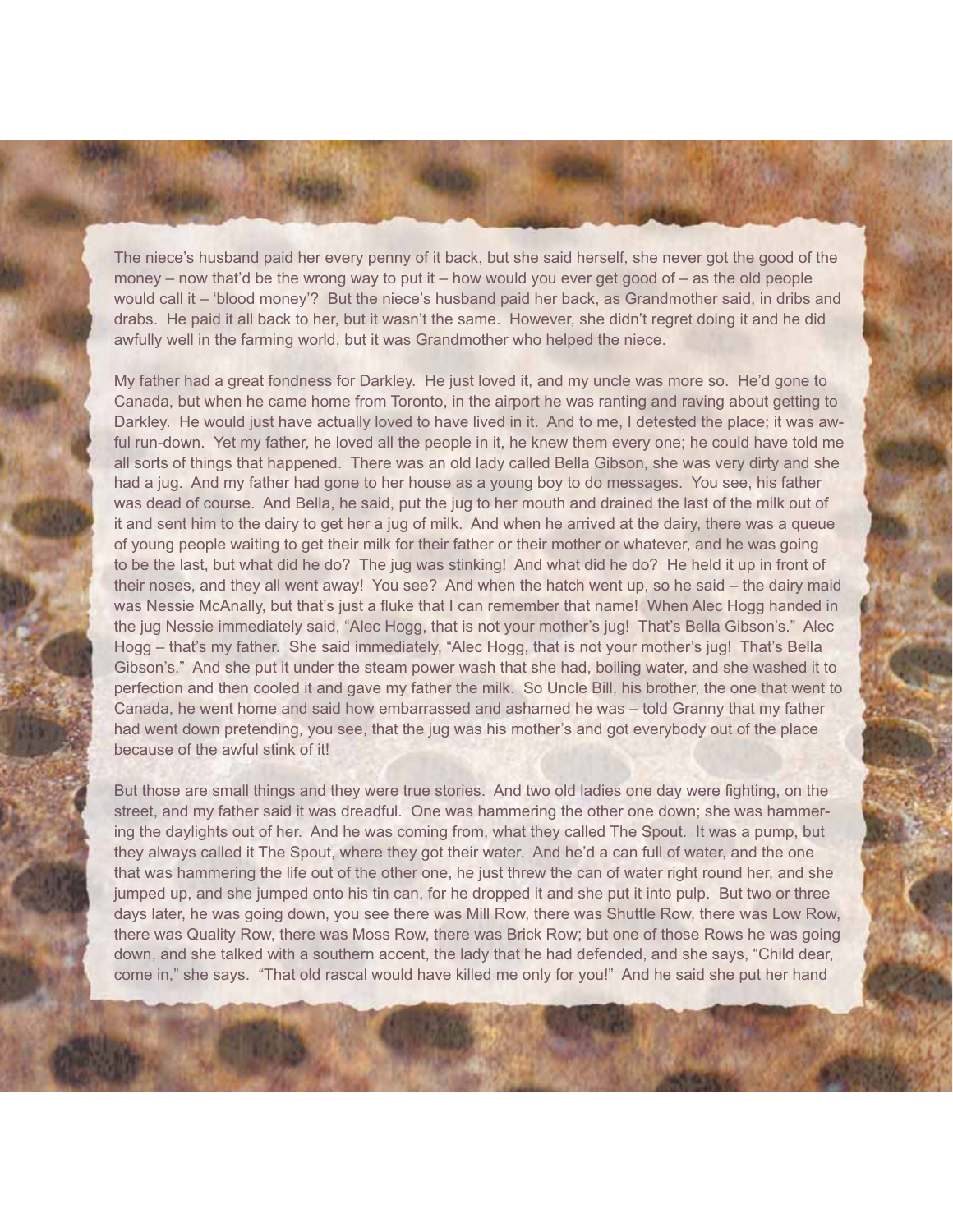up behind the clock on the mantelpiece and she took him down ten Woodbine and he said, "You know, I think I'd've cut her throat further if she'd asked!" He was that mad for cigarettes. And that was his payment, although he'd lost his can.

And there was, what I never knew in Darkley, there was flats. They must have been houses split in two, because my father told me – again, he gave the names, but the names have now left me. One old lady, she was angry with the ones downstairs, and she knew where the lamp hung in the ceiling. Remember, there was no electric. And she used to go to the exact spot where the lamp was, and she started to dance, and she'd have shouted, "Dancing o'er the lamp. Ha ha ha!" And the lamp would've been – you know, going up and down! Again, he gave me the names of the people, but I don't remember. He was full of stories, my father was. Well, if he was here he could give you far more, but they've left me now. I always felt depressed about the place, you know?

My father told me one time – it was Mr Calvert who owned the mill, and he was ill, and they had decided they wouldn't use the mill horn, so that it wouldn't annoy him, or wake him if he was sleeping. The horn must have blown at different times. So it wasn't being blown, and this old character – or maybe he wasn't so old at all! - but somebody said, "Why isn't the mill horn blowing?" And he said, "Mr Calvert's ill, and they're afraid of the devil finding out where he is!" Well, the old rascal recovered and he sacked that man! My father, again, could have given you his name.

And Johnny Ewart was the manager of the mill. He lived – I always believed until of late years that the real name of that row of houses was Quality Row, but it's not, it's Mountain View Terrace. But that was called Quality Row, because you've the manager and you've a Miss Russell, who was one of the secretaries in the mill – she was living in one of the houses, you know; you had people who had more money lived in those – they were bigger houses. But it was very, very tough times, you know, and like the people were exploited, they really were. But there it is. And it's still one of the places where the chimney's still standing.

When the mill closed, well, my uncle used to laugh because, you know, the mill houses were sold off what was it? – for three pounds, four pounds, you know. My father was friendly with a man called Conn, in the Breague, and his wife was from Darkley, and he says to my father one day, he says, "You and my wife needn't be blowing your loads 'cos you were both reared in five pound houses!" Oh, it was a joke, but it was true! It was just to make the sale legal and to give them to the people. Five pounds – there was no way - they were worth more than that!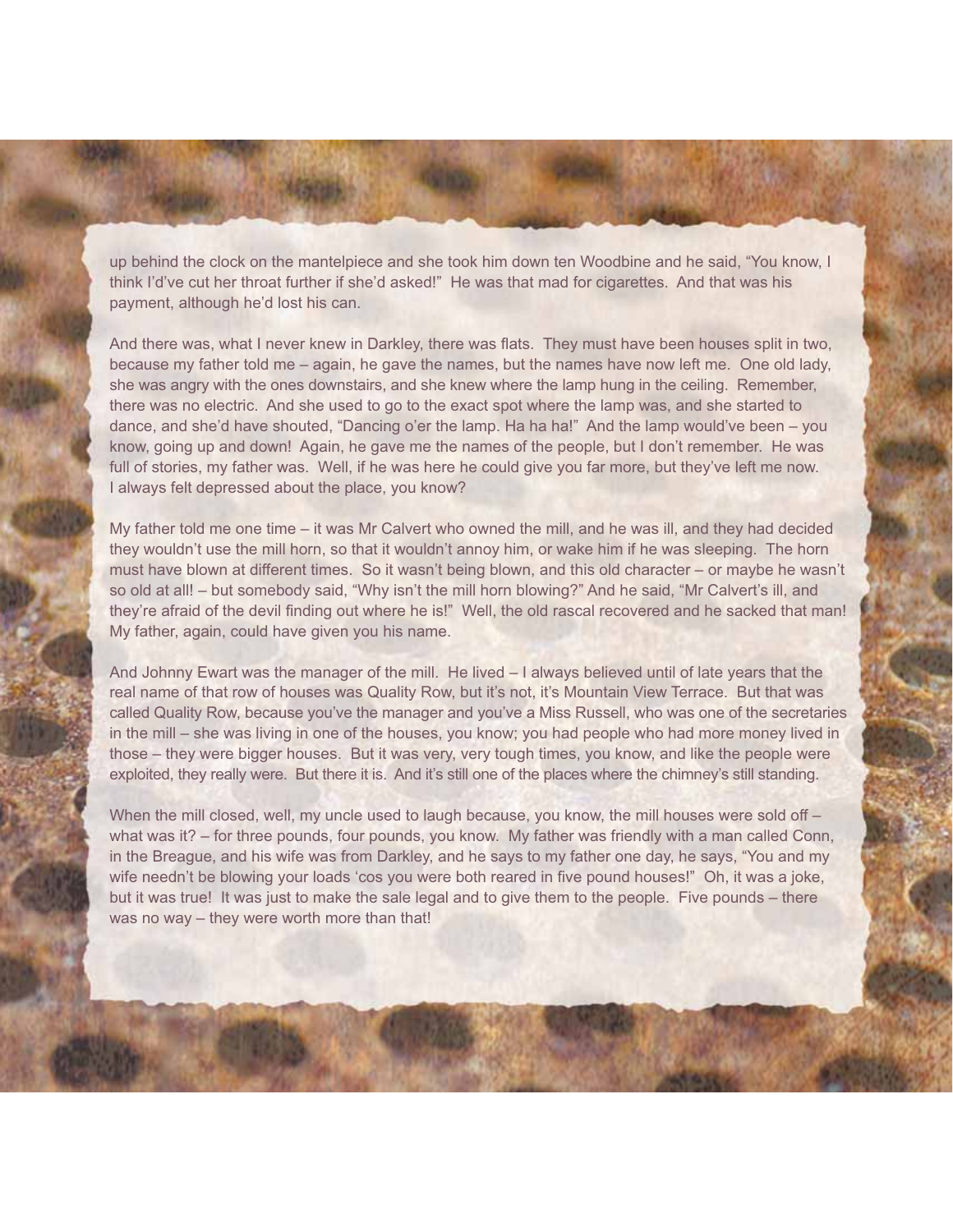My father was fond of all his Catholic neighbours and Protestant neighbours; it didn't matter to him. He spoke with great fondness of them all. So I don't know. Mr Clark – he was very fond of him – he was the schoolmaster. And then there used to be an evangelical meeting held; it was by a Canon Hogg. Now, he was no relation of ours, this Canon Hogg. And my grandfather must have been interested in that, and it was held in the old schoolroom in the evenings when, naturally, the school was closed for the evening. And he would have lit the fire for Canon Hogg so that he could have this evangelical meeting. He was Church of Ireland, naturally. And my father told me that Canon Hogg had one only daughter and she was very gifted, an opera singer, and he disowned her because she took to the stage; and many a time I would have loved to have know who she was or where she went. Canon Hogg had this one only daughter and he disowned her.

But anyway, my father, he just loved Darkley and he loved the people in Darkley, and my uncle was the same. They had great fondness for one another, seemingly. There never seemed to be any talk of Catholic or Protestant fighting with one another, or anything like that. They always seemed to help one another, you know. There was quite a spirit amongst them all, you know.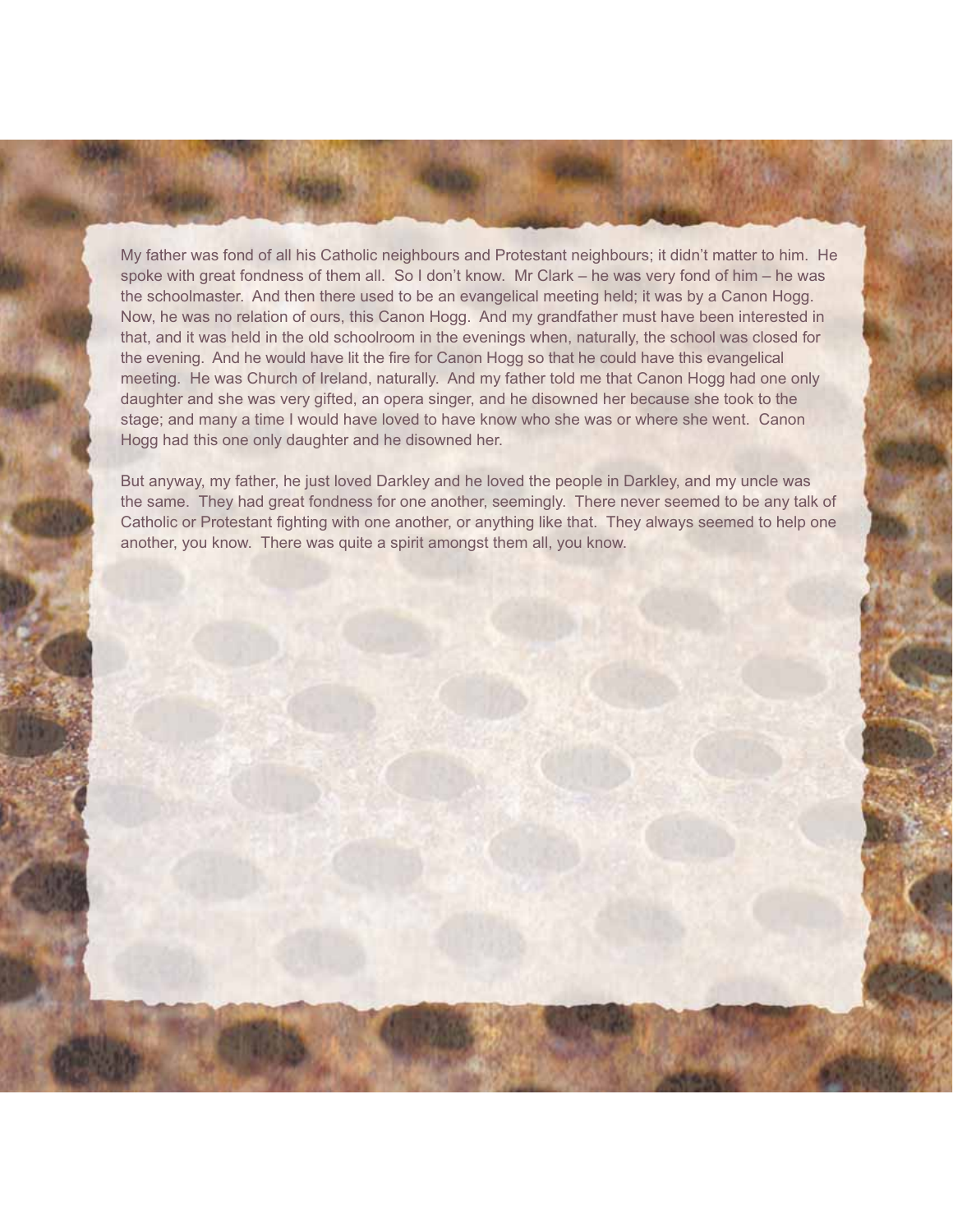### **Directions**

"Darkley House - please can you tell me? I'm lost and looking to find." "I'll give you directions, even though I'm only nine."

"Do you know there, by Molly's shop, Next to the Bullock Lane? Or do you know the New Road? It will take you there the same.

Or what about the big chimney? At Shuttle Row it stands so great. It's just beside the Dam Road that takes you to the lake.

Or go down by the 'Slither' and come out at Clarke's egg store, then up past Ginny Allen's, though she doesn't live there any more.

Then you'll see the 'big house' and the banks where we all slide. You'll always find an open door and a warm welcome to all inside.

Noeleen Leyburn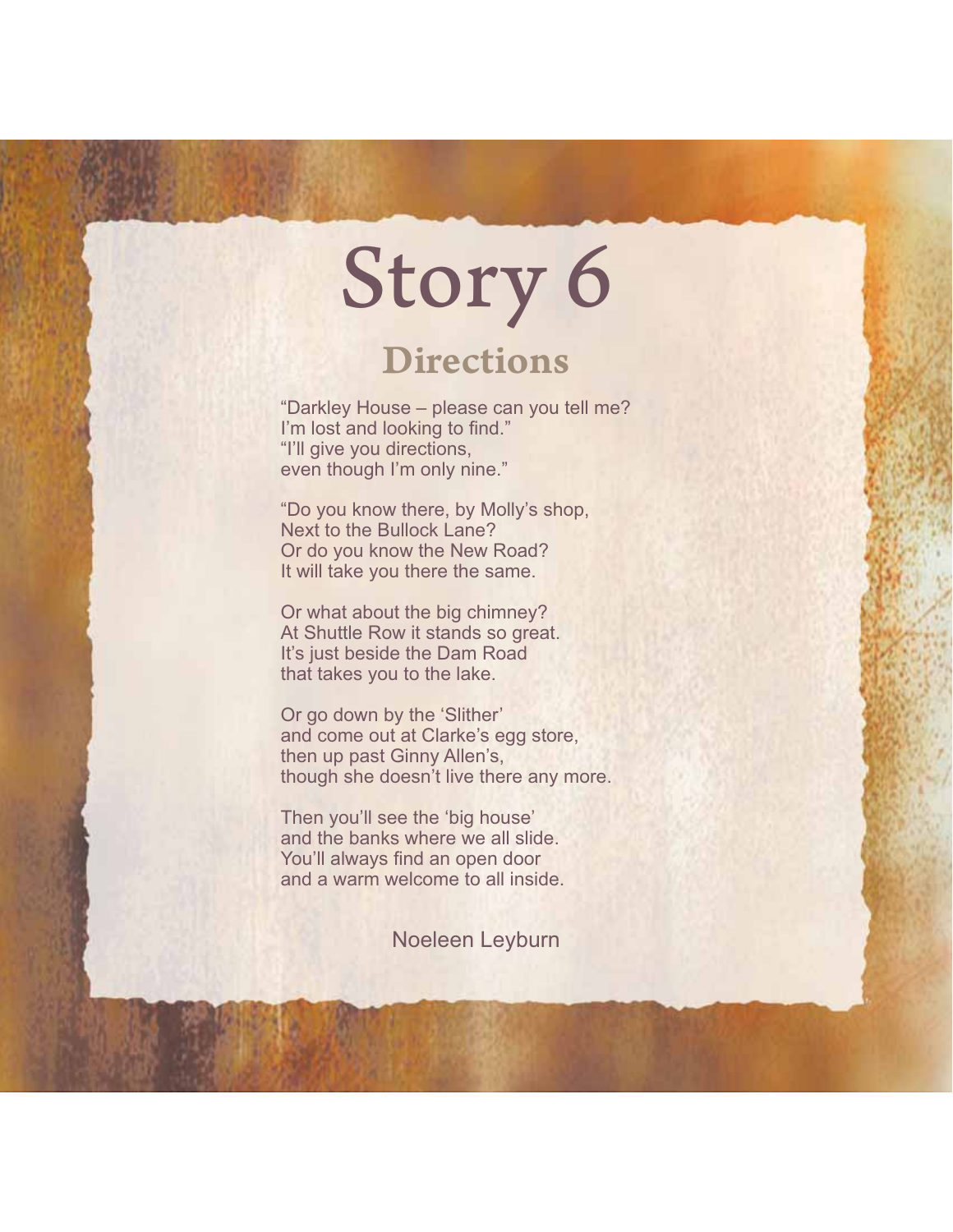#### This lady, who is in her fifties, lived just out of the village, and she told us:

I was brought up in Aughnagurgan, just over there; you see the trees there and McGills? Well, just the next house. I knew all the neighbours, oh, I did. We helped them gather in potatoes and the hay and everything. You didn't get paid for that, no - you were just neighbourly and that was it. All around us was all Protestant neighbours and mixed school and everything and, see, to this day I never heard anybody ridicule any religion. We were brought up like that; you didn't know anything else, y'know? The McGinns, they were lovely - Mary and Meta and Bob.

I went to Darkley School. I remember the teachers. Yes, there was Master McCall and Miss Rafferty was there, Mrs Renaghan and Jimmy Murphy from Granemore - he died there a while back - he came to take over from Mrs Renaghan. I started school at five year old; my Aunt Margaret took me and my sister, Mary Teresa and Josie Connor. Och, I trailed right round the lough and everywhere with them. They were all after boys and that was it.

I had a happy childhood, yes. We used to have to carry the water from the bottom of two fields for 'mummy for clean water, and then wheel creamery cans of water from the river for her to wash – no washing machines or anything in them days. We'd walk back to Darkley from the neighbours in the evening and you got a thrupenny bit – that was money then! It was great! And a Mrs Shortt lived up on the row in Darkley, and my Granny McDonald, she lived up at the quarry. We used to go in there at dinner time, because she'd be in with Mrs Shortt – we were smart enough – and Mrs Shortt would send me to the shop and she would say, "There's tuppence, get yourself a Lily Pop" as she called it. I always remember that. A Lily Pop. She meant a lollipop. And you had one of them, like, for a penny.

For food we had the normal, just - beans and potatoes and cabbage and bacon and turnips and all that. You never saw beef much. But, at Christmas there, we had turkey and that. Steak – mummy always done steak for Christmas morning; we had that and it was lovely for our breakfast. We had a garden where we had potatoes and all, and cattle and cows and all, and a pig. A pet pig! We used to ride about on his back. The cow, she died over in the rigs in the field. And things like that.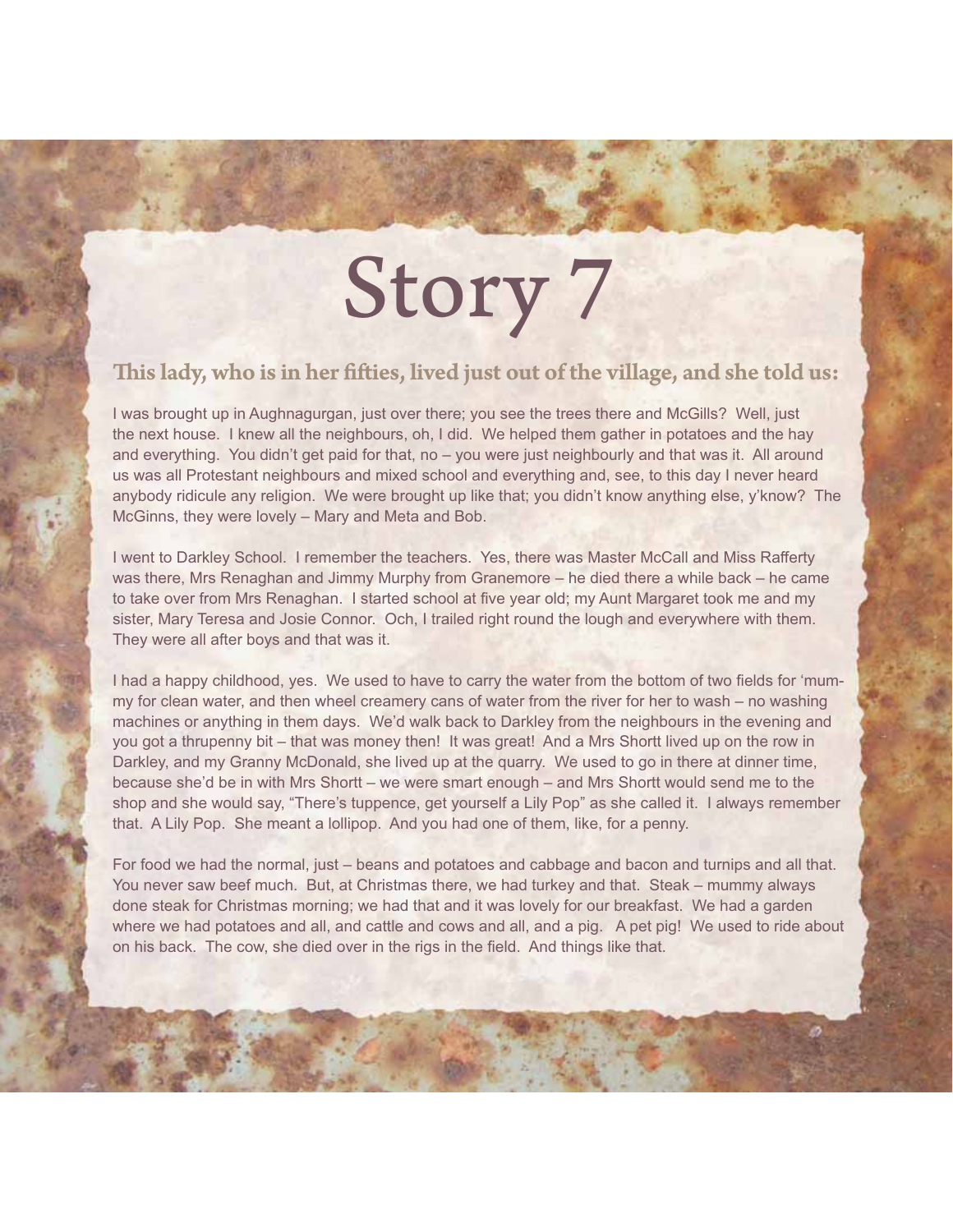Why did we have the Troubles? I don't know. I just don't know why. I just think it all over parades and things like that  $-$  both sides, like. I think that's the whole thing  $-$  if it was all just scrapped.

But I remember the B-men doing their practice in the field, down there in the meadow. And we used to walk down the Black Path, home from school in the evenings and they would stop and all, till we got up the Slither Steps. I remember them vividly, down there in that meadow down there doing their target practice and all, when we were kids.

My husband was from Keady, aye. He rode the bike up from Keady till Aughnagurgan there, and back to Keady in the evenings. We walked down to Keady to go to the pictures and all. Got the bus from Darkley into Keady sometimes. We were married, what, forty five years next year.

It was desperate when the Darkley church got attacked; I thought it was just desperate. See like all this nonsense now with all them dissident republicans, sure people doesn't want the like of that. The Queen coming and all, it's great for the community and all too, people mixing and everything. I just couldn't find any difference. I watched it on television. And her appearing in green for Ireland and all, too, like. That was a good thing, too. But I wouldn't bring the children up to be sectarian, not at all.

In the future, well, I hope this all stops, this ol' dissident nonsense so people can live in peace, like, and enjoy life and go where they like and not be afraid of going where they want.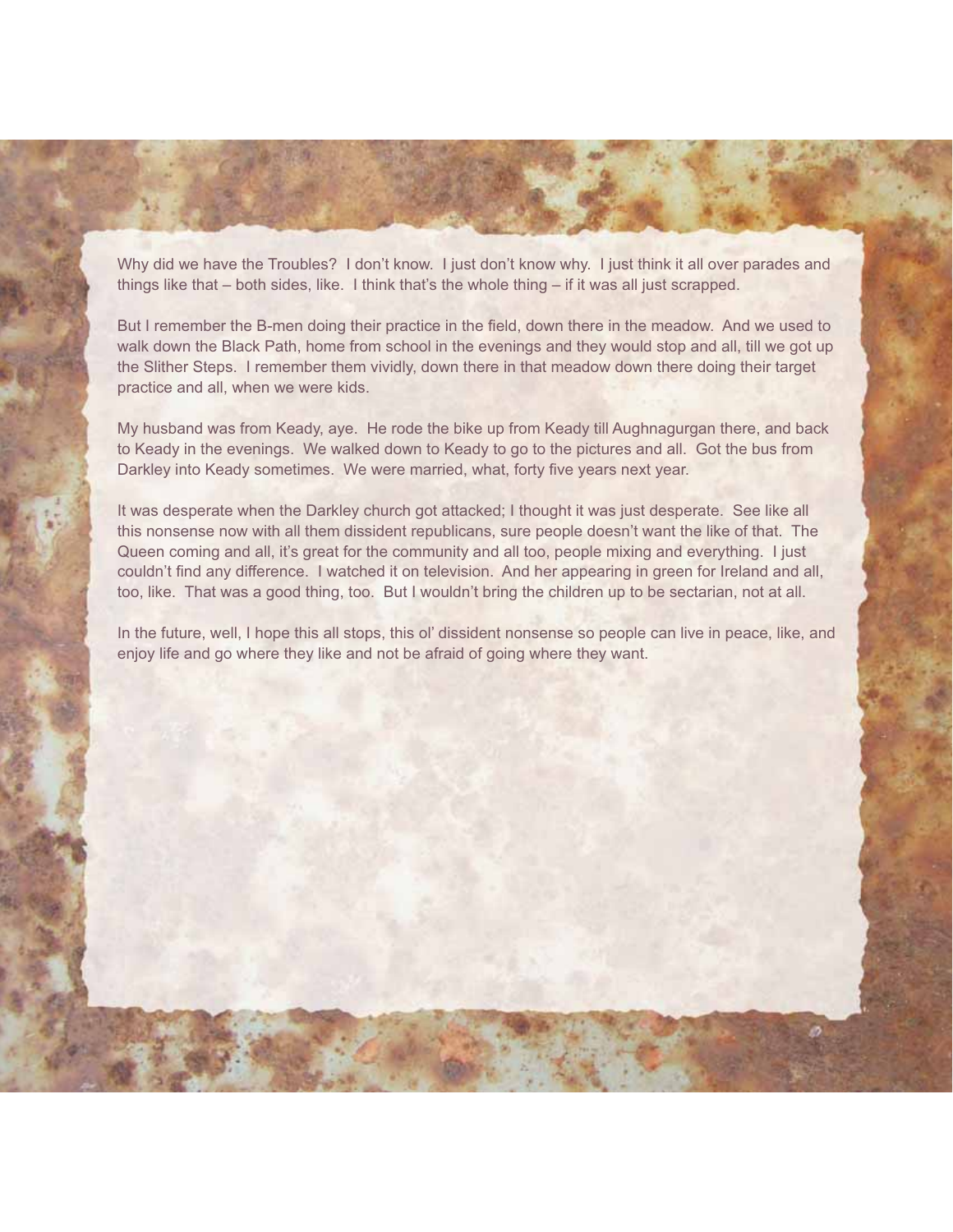### Mr Robinson

This gentleman is nearly ninety and was born and brought up in the village.

I was born in Darkley, in this house. The very house I'm in here now. I didn't travel too far.

I worked in the mill. I was a fitter in the mill. Textile fitter. I went to serve my time when I was fifteen and I was there till it closed. I have been working for fifty years, and I was only idle in four months. I was in the hospital twelve weeks actually. I was in for an operation and I was off for twelve weeks, and that's all the time I was off, excepting maybe a day or two. I got my holidays, you know, the same as everybody else in July and Christmas and Easter. I got them holidays, but for working, I never was off.

Well, there was nothing wrong with the mill to work in, but at the very start of it the money wasn't big, like. Well, the wages weren't great anywhere, I suppose. I know James Calvert's time - it was his time I was with. But the old man, he was a very difficult man to work with. There was a man one time came here to look for a job and he said, he thought that this man Calvert owned the air that you breathe!

When the mill closed, well, you weren't too happy about it, I suppose. In a way, like, it was handy to go to work so close and you had to go somewhere else, like. I went to Milford after it closed.

I went to Darkley Primary School. It was all the school I ever was at. And well, it was all right at its time, like. It was good, wasn't bad at all. But I started first in the old school, y'see, down in the front of the Main Road there. This one now is a new school. The old school was there in Main Street – that's where I started, like. There was three teachers. There was a Miss Russell, she had the infants. Maud Russell. I think they called her. And then there was a Miss McGurk - she had the third, fourth class. And then there was the Master  $-$  Clark  $-$  he had on up to five, six and seven.

Well, I wouldn't say we had a big lot of social life in those days. The only time I enjoyed it was when it would be snowing. When there was plenty of snow you had a sliding cart and you went out and enjoyed yourself on it. But you'd hardly go down the hills now with the traffic, like!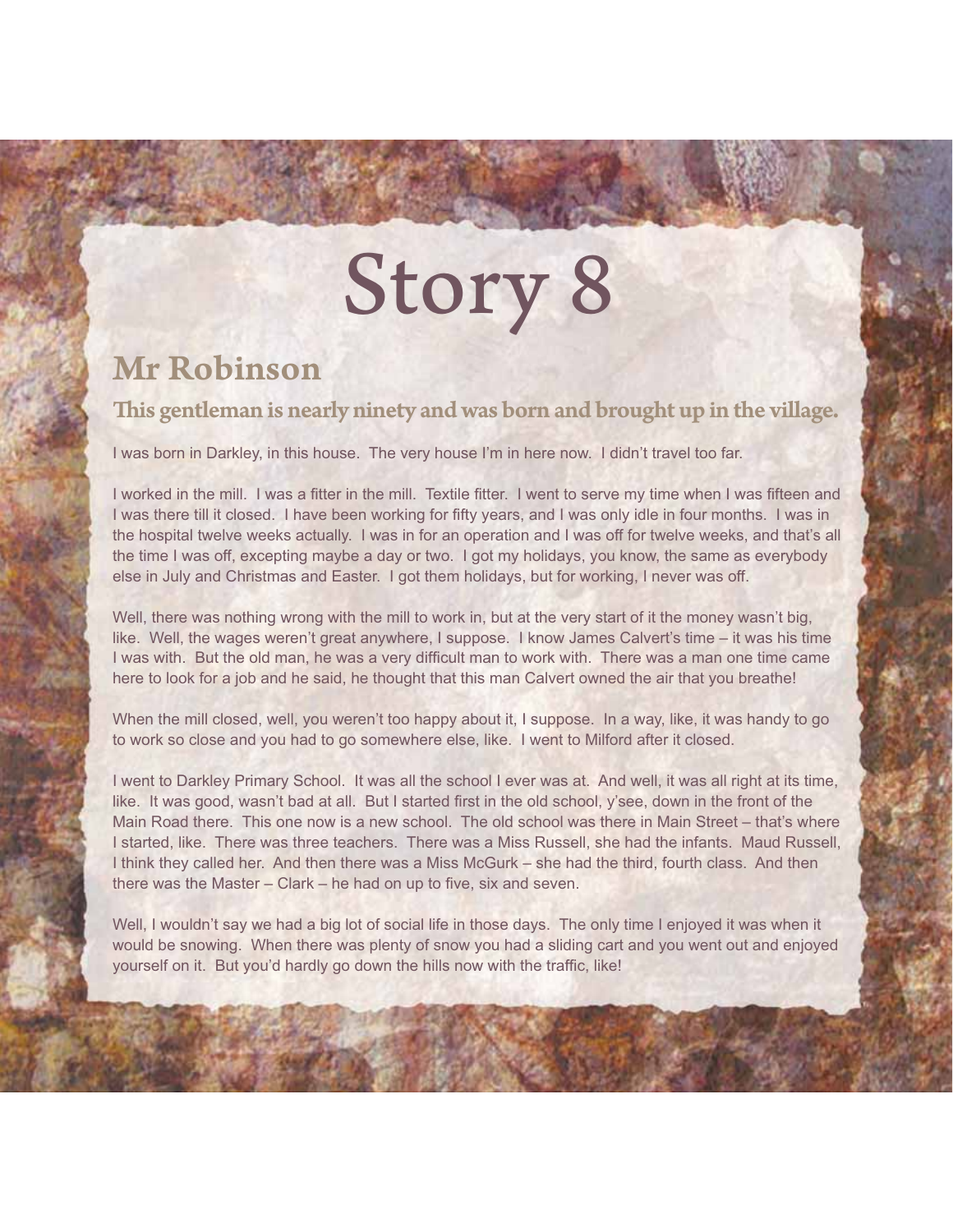On Saturdays at that time, there was a few other people, even Roman Catholic fellas as well as me, and we sometimes went down to Keady there of a Saturday evening. It would only have been a matter of walking round it, for I don't suppose you could have got the price of a fish supper between us all! Aye, we went for a bit of craic, just for a change, you know?

On Sundays, there was a bus from Darkley. Well, it was the chapel it took the people to. A bus, or two buses, took the chapel people for a long time, and some of the Church of Ireland people would have went down on the bus if the time suited them. But I walked it – there and back again – any time I went and I never missed, like. And even Sunday School, we had to walk it too, for Sunday School.

Sometimes I swam in the lake, I did indeed. The water came down from the lake - see in Darkley mill they had two turbines there, that were run with the water; and the race came down by and we used to bathe in the race. Y'see, it was really good - it was clean, it was flowing water all the time. Nowadays, the race would only be partly there, but y'see it's like everything else, the banks and all have got bad and the water could have got away since the mill was stopped. When the mill was going they were kept and fixed and the water came down. They were a good width, y'see, and a fair depth too. And there was an overflow – a by-wash, they used to call it – at Kelly Hughes's there, and if it was too high, it would have run over there and down into the Callan River, y'see. That was the race coming from the lake, that was Tullynawood. And when the mill was off at holiday time, they had to let two inches go over the by-wash all the time for to suit the mills on down the line.

There was no running water in the houses then. The clean water was carried from right down at the chimney there. And at that time, when it started first, it was just the one tap, and after a number of years, d'y'see, they piped it. There would nearly always have been a queue at the Spout. You'd have had to wait on your turn. But that was only for the clean water, now. But if you had to get water for to wash, people washing clothes or anything there, you could've went up a wee bit further and there was a path down into that race, there was a tree that went over and there was a place where you could've lifted the water, you could've lifted a bucket or two of water there, and you'd've carried from there then up home. That's the water for washing, now, that's not the water for drinking. But that water for drinking was great water – they had a well; it was a hundred feet deep – spring water. And that well, it's where the water went down, d'y'see, through and into the race, that's where the well was. And there was like a frame round it, nearly like a barrel, d'y'see, right round, and there was like a pipe come out of the centre of it there; that's where the water come up. Now if you had took a cup, you could've took a cup of that water out of that there. But you wouldn't have drunk it, I don't care how dry you were - it was like ice, it was great water!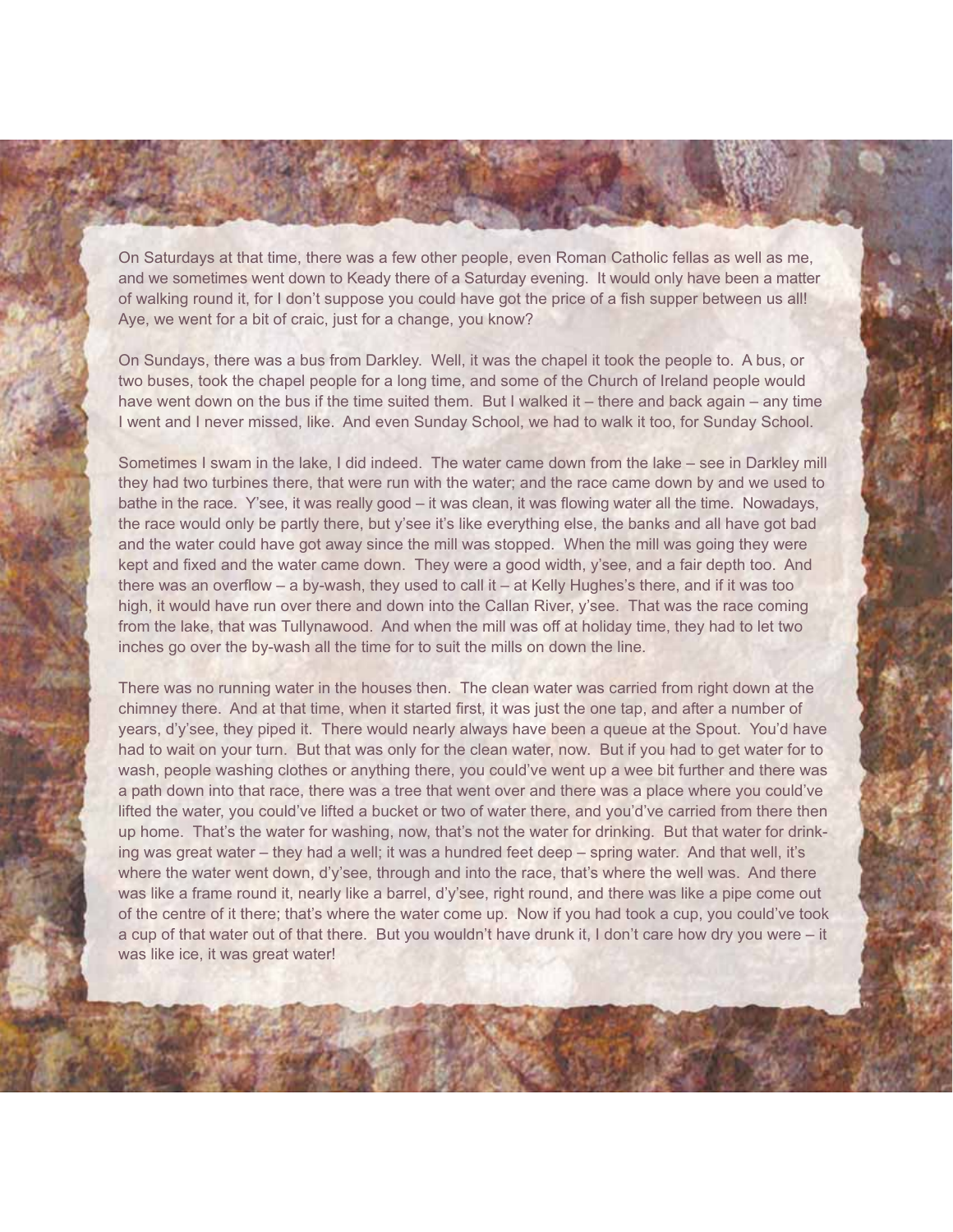But I remember that there was a Post Office down there in Darkley and there was a man called Bob Semple had the Post Office. Now, he was an ex-service man, but he started a grocery shop in it as well. And it's where it is yet; that's where it was. And it was a grand shop and a grand Post Office, well run and everything else. And he had a girl working for him, Cassie Feghan they called her, and Cassie could've done it  $-$  and did do it  $-$  as well as he, for if he was away anywhere, she looked after it just as well as if he'd been there. And as well as that shop being there, up the road there where Keenan's is now, there was another shop there, called Patterson's. The whole building's wiped away now, but there was a shop there – a grocer shop, too. And Patterson was in it. Tommy Patterson and his son, Ben, was in it. And they were there until the trade got bad and then the father died, and later on Ben had to quit, too, for it got not much good, I suppose. But from that, then people took over the Post Office after Bob Semple was there. The shop stayed on very good on up till the last, till they only had the Post Office. It's closed there now, too. And at that time there was several people up along – there was a wee woman had a shop - Kate Duffy; it was only in the house she had. She only had small items, like, but you could've got a drop of milk or you could've got a loaf if you had wanted it, for the bread-man come to her everyday too. The bread-man used to come with a big horse-drawn cart. And then there was some other people had wee shops too, and you couldn't've gone wrong for getting any at that time. Now you couldn't buy anything in this place. There's nothing!

It would be good to have a shop – but sure, they've tried it here. A shop's no good and I'll tell you for why, and you know as well as I do - they have these supermarkets now, and when you go into a supermarket now, you can get everything you want all under one roof. And they tried a shop here, and it wouldn't do, for in the first instance they couldn't work with the price. That was one of the things that was wrong. And then, as I tell ye, most of the people have cars now and they go out to the supermarket to get their stuff. And so the shop closed eventually. Aye, it's a pity it didn't work; we could do with a shop. But I tell ye, there's no such thing as running a shop in it now, because Keenan tried it there. Keenans took over after Patterson quit, and they had it for a number of years, but they couldn't make a go of it either. It done for a while all right, but it eventually went out too. It'd be the same if you started up again now.

Mind, wait till I tell ye, we are living here in this village here nearly a lifetime and at the present time, I suppose, there's not an awful lot of Protestants in it. But we can't say nothing; we're well enough done for. I'm not saying if a young person came in here, a stranger, I'm not saying they'd get as good attention, they may not be looked after as well, but as far as we're concerned, there's nobody interferes with us or bothers us; they'd do any help for us as we want. Good neighbours. We can't complain at all. Well now, I'm happy to live in Darkley, and I couldn't be any happier. And I tell ye, if I live to next month I'll be ninety. So I have come through wonderful.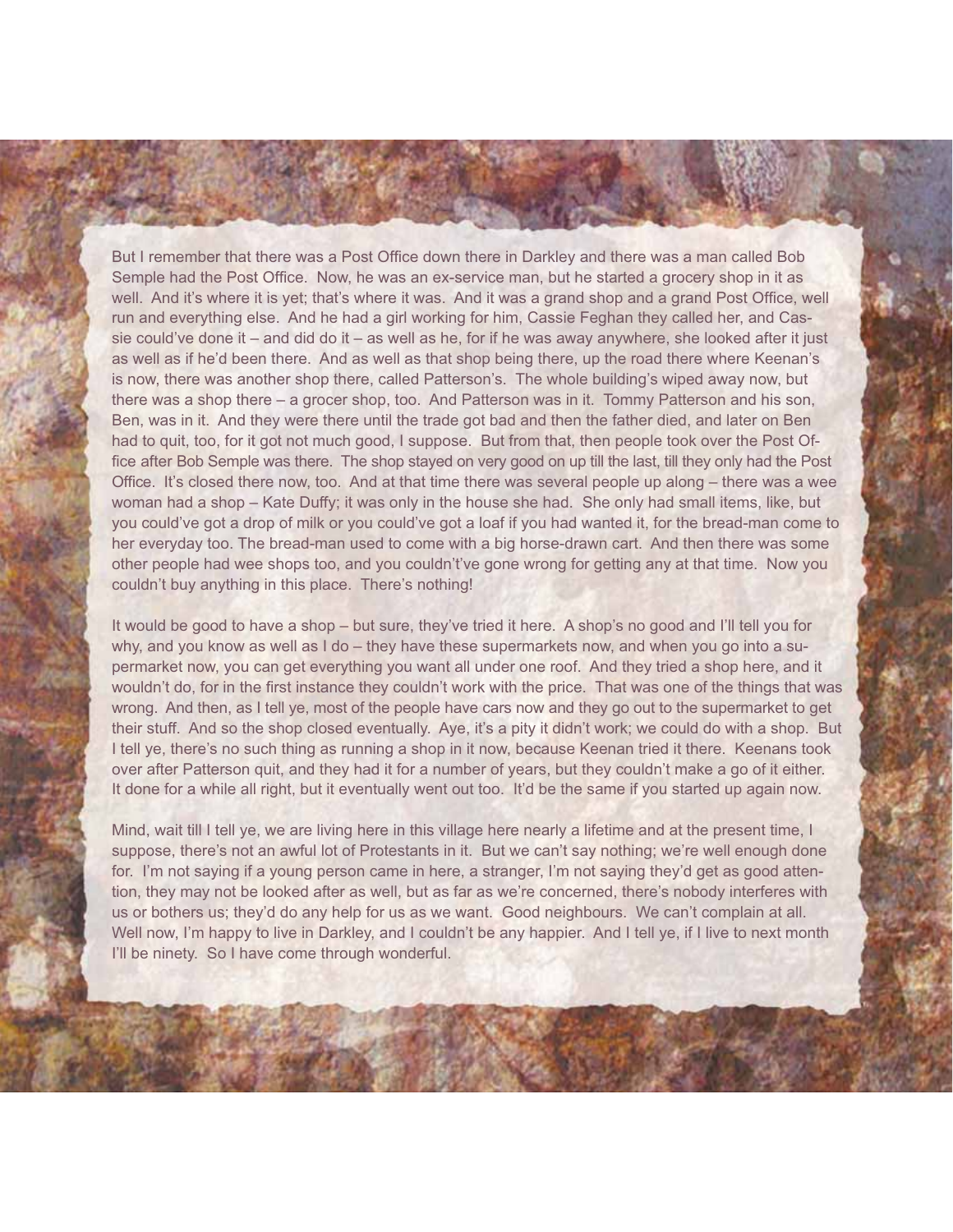### Story 9 **Life Around Darkley**

I grew up on a farm in South Armagh -Five girls, two boys, Ma and Da. Not far from the village of Darkley we were; A few mile over the hill, we were there.

Back in those days with not much money, We were still happy to play a game of footie. No designer clothes, all hand-me-downs, But it's not like now - no-one frowned.

Mountain Lodge Church up the road a few mile; Dad being the Pastor, he always wore a smile. People would come from near and far, Distance to problem when they had a car.

They came to the church and often to our home, Seeking for prayer – they were never off the phone. Dad prayed for them all, he had great faith in God. Many miracles happened but we have to trust God.

In the village of Darkley stands the big white house. Crossfire Trust is its name, there's no doubt. Ian Bothwell and Pauline answered the call, Many years ago now, give God their all.

They give of their time and give of their lives, To foresee in the future the needy people around. The house in Darkley is still open today; It's home away from home and there you can stay.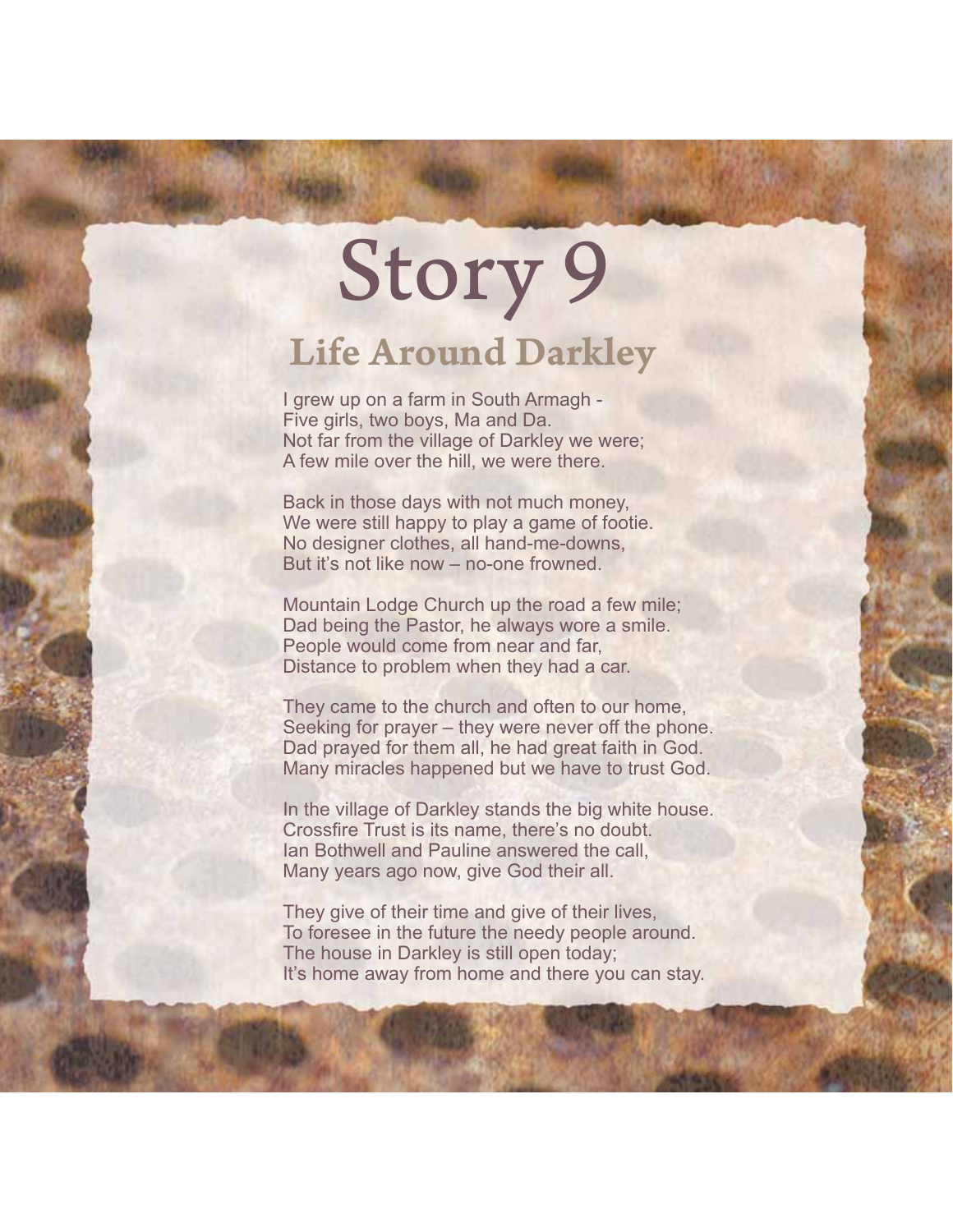People can come and take time to Chill Out And think "Well, what is my life really about?" With no purpose in life and no meaning to live, Within a friendly environment it just means everything.

So many people out there are hurting today, They just need someone to show them the way. Life for some people seems cruel and unfair -Let's get alongside them and show them we care.

God is the only answer in our world today, May we take more time out to read and pray. Leaving aside all your worries and fears, And God will hear us in the midst of our tears.

> **DARKLEY** A small place on the map But each one's important to Him **GOD CARES**

Minnie Morton (née Bain)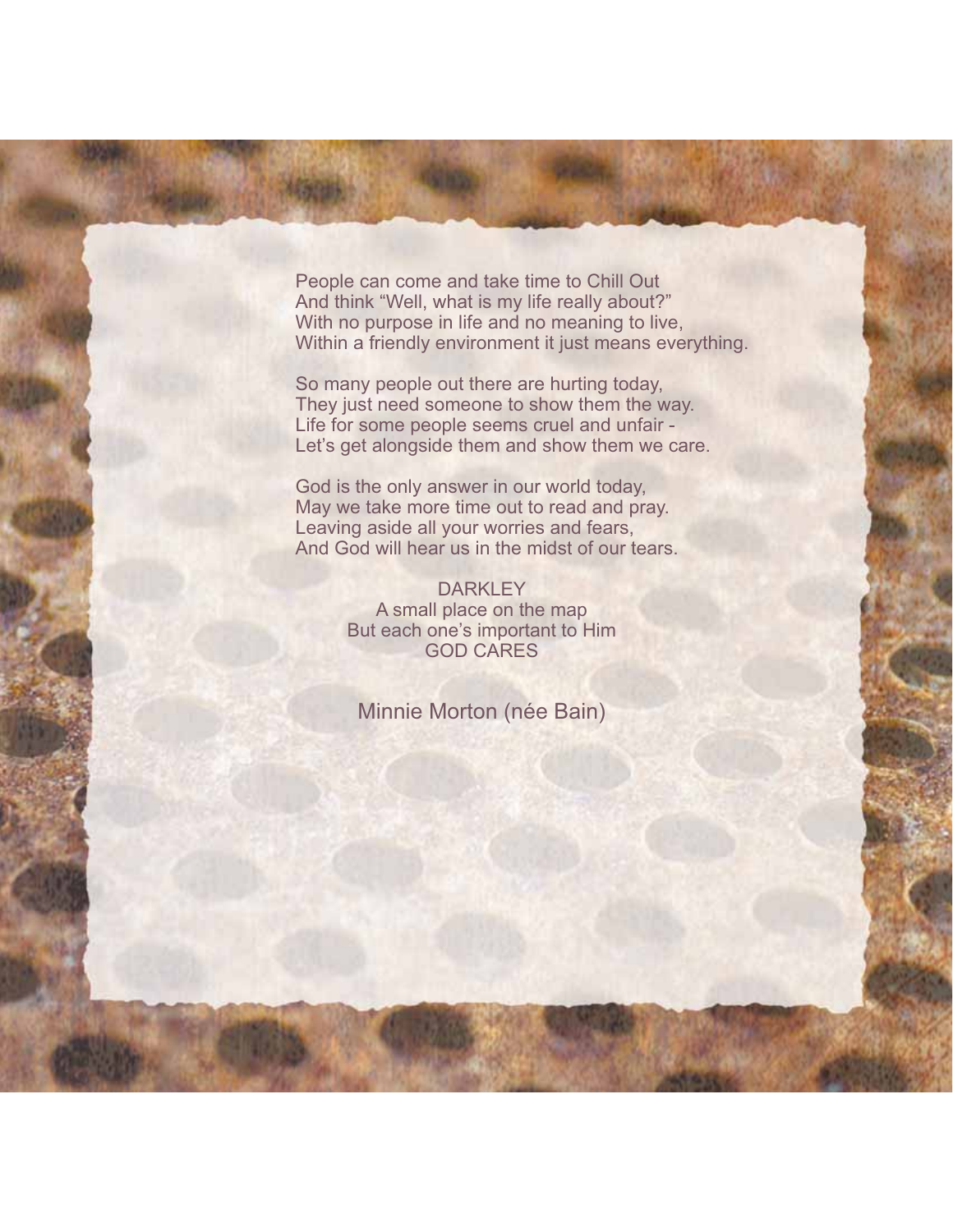### Megan Murphy

Megan is a teenager who now lives in Keady.

My name is Megan Murphy. I lived in Darkley for about eight years when I was five.

I remember going to school in Darkley which I enjoved. We use to sit on the wall and play on the footpath. Sometimes we went up to play in the park at the edge of the village.

I used to go down to Darkley House Fun Days and got my face painted, and there was a big slide – the Water Slide. That was fun! And I used to go to the Nite of Light that they had at Hallowe'en and get dressed up. I remember dunking the apples and getting wet. I met Jordan McGleenon there. He's ginger and he's fun!

I would recommend people to come to Darkley House and to the Fun Day because it's peaceful and it makes everyone love each other.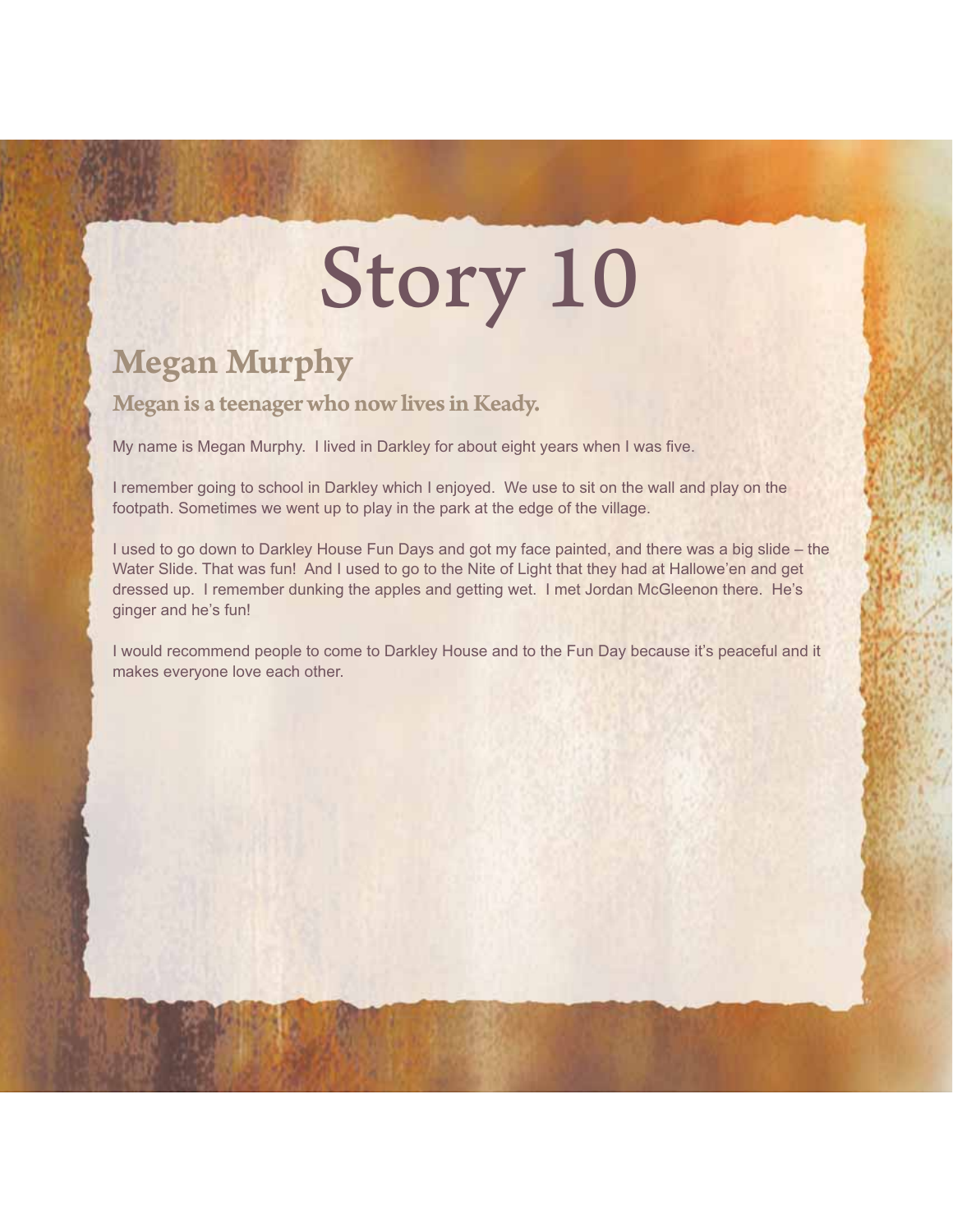### **Rodney Wilson**

#### Rodney is in his forties and has always lived in the area.

My name is Rodney Wilson. I grew up on the family farm with Dad, Mum, my sister Esther and Auntie Yvonne just 2 miles from Keady. Now I live there with my wife Hilary and our 3 children, Leah, David and Joshua

My childhood days are filled with happy memories of school life and helping Dad on the farm. I would go with him at any opportunity to the livestock markets in Keady and Newtownhamilton to buy cattle and pigs and often we enjoyed a cup of tea with the many farmers he knew there. The summer holidays were always busy making hay and silage, reseeding etc., but we always managed to get a family holiday to Portstewart for a few days in August before the new school year began.

The troubles were rife as I grew up and as my Granddad and Granny's farm was on the border I still remember the sights and sounds of the big green army saracens, the chopping of the helicopters overhead, the regular army checkpoints and the many news reports of shootings and bombings which unfortunately in those days became "the norm".

In the late 70's Dad looked seriously at selling up and moving to Scotland to farm, just as many of his friends and relatives had done. This never materialized and now I often wonder how different life would have been if we had relocated at that time.

I was blessed to have been brought up in a Christian home and as a young boy I came to a personal faith in Jesus Christ for myself. This decision would be the foundation, comfort and hope that would enable me at the age of 17 to face the days, months and years that would follow the dark night of November 20th, 1983 when Dad and his 2 friends were suddenly and unexpectedly taken into eternity by gunmen while attending a service at Mountain Lodge Pentecostal Church.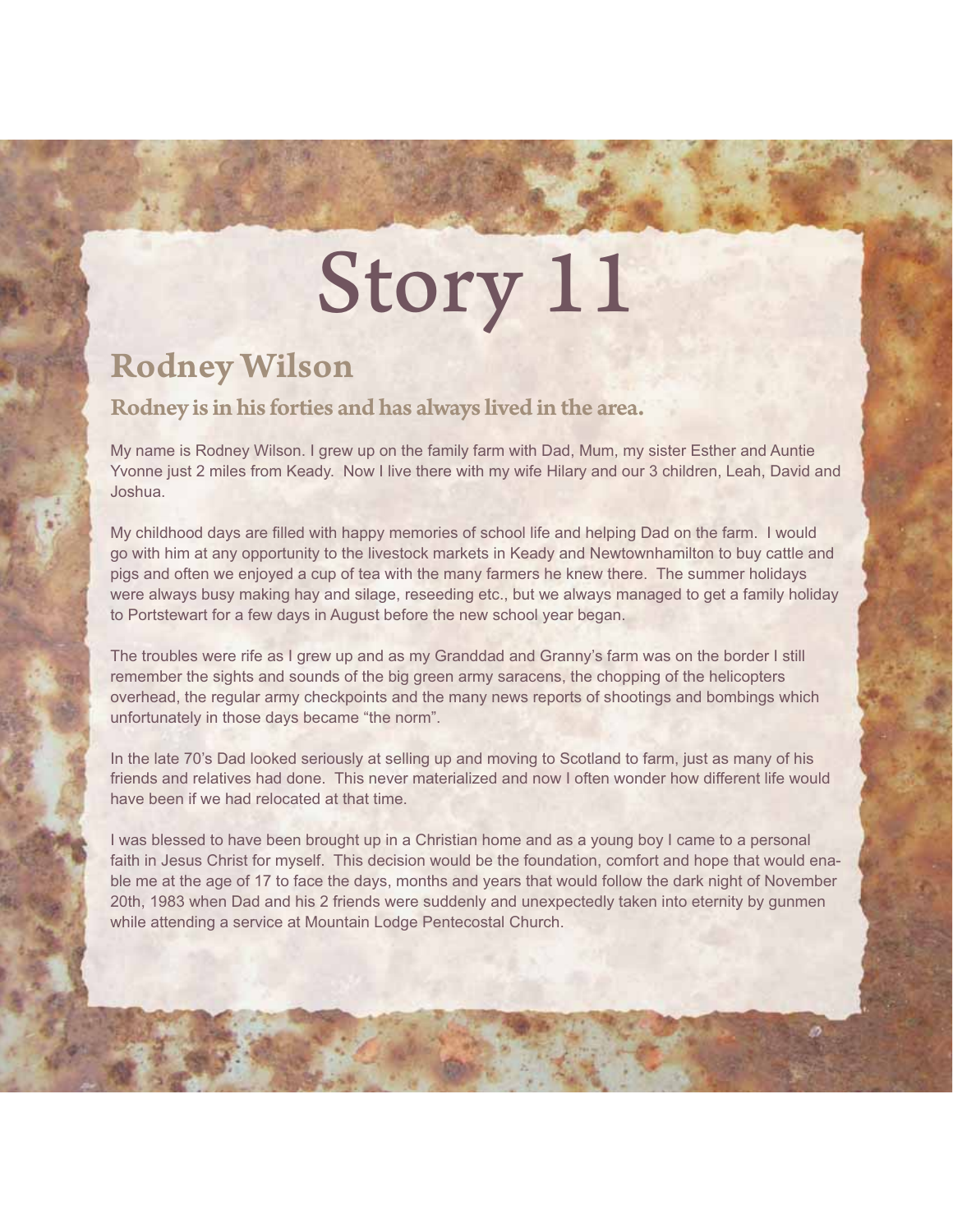I will always be grateful for the help and support we received from neighbours, friends and relatives which enabled Mum to carry on the farm business while I completed my studies in Queens University Belfast. We were always conscious of being carried by prayer from the many churches & prayer groups throughout the land and further afield in those dark days.

Since leaving university I have been working for The Ulster Farmers Union in Armagh. My job has enabled me to meet and do business with lots of people in the area. People who knew Dad often talk about his Godly character and how he always had time for everyone. He had many friends from both communities and I am often heartened by many of the stories they share with me while visiting their homes.

There are many "why's?" that remain unanswered and one that is often asked is - "Why kill innocent people in a place of worship?" And although I have many questions left unanswered I rest in one of the key principles of the Christian faith - that is "forgiveness". Jesus in the Bible taught us to pray using the Lord's Prayer. It contains the phrase "...forgive us this day our trespasses as we forgive those who trespass against us." I have found by dealing scripturally with the situations and problems in my life my painful experiences can make me better - not bitter. Today I enjoy the freedom that comes from the power of forgiveness and letting go of the past, whilst I will never forget Dad who gave his life that dark night, I have decided not to dwell there.

A favourite quotation of mine is by Eleanor Roosevelt - "Yesterday is History, Tomorrow is a Mystery, Today is a Gift - that's why we call it the present."

My thanks to lan and Pauline and Crossfire Trust for allowing me the opportunity of sharing this short story with you. I trust that you will be blessed and encouraged as you read it and find faith and hope in Jesus as Lord of your life.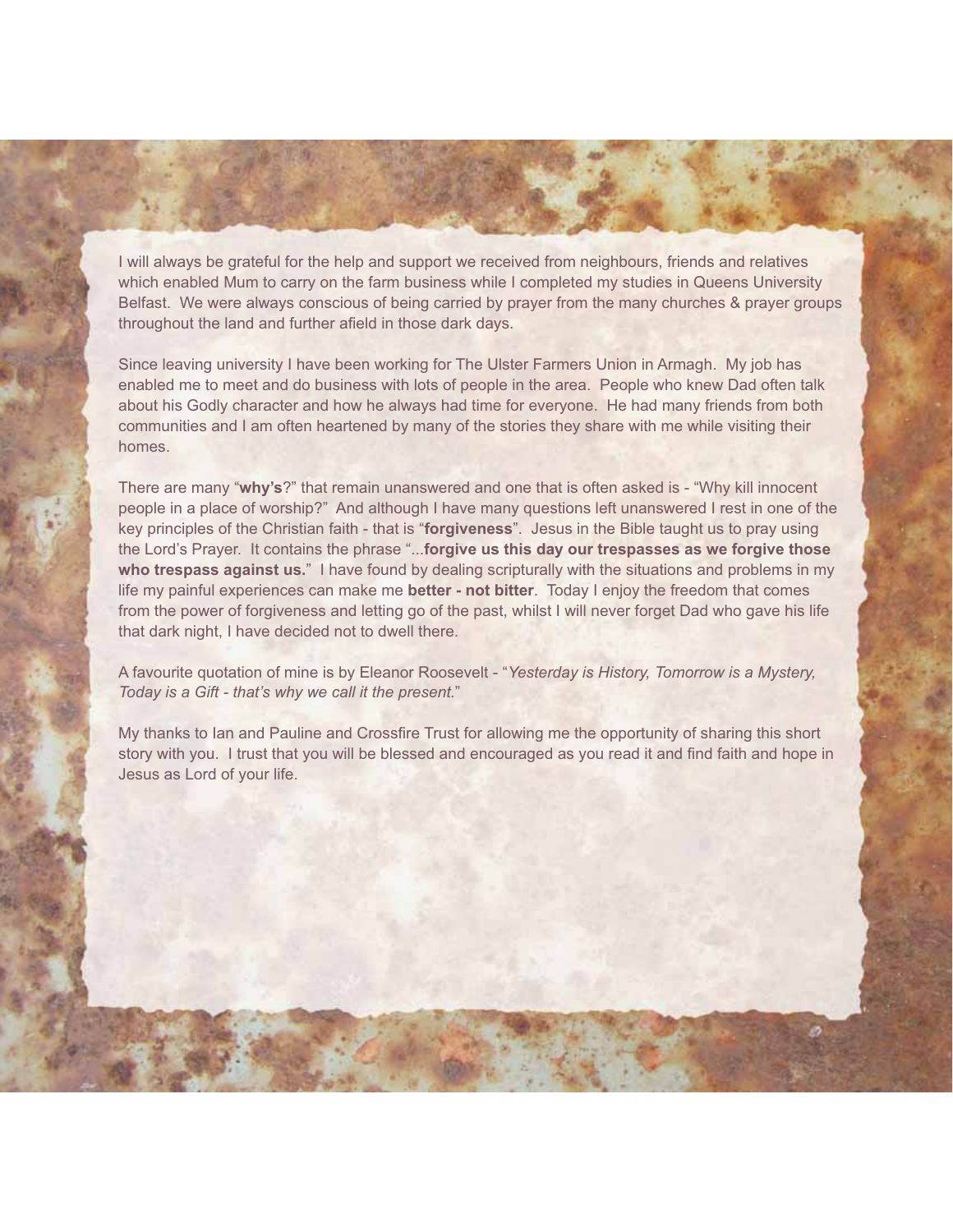This poem is from the collection of local historian, Trevor Geary.

### **Sweet Darkley Row**

I was born in a village in the County Armagh. It's the nicest wee village that ever you saw. Where the boys and the girls well they all do agree. And the dance to the Fiddle with mirth and with glee.

**Chorus** 

Here's a health to the girls. Here's one to the boys. Long may they be able to share others joys. And dance to the Fiddle through rain, hail or snow. And keep up the name of **Sweet Darkley Row.**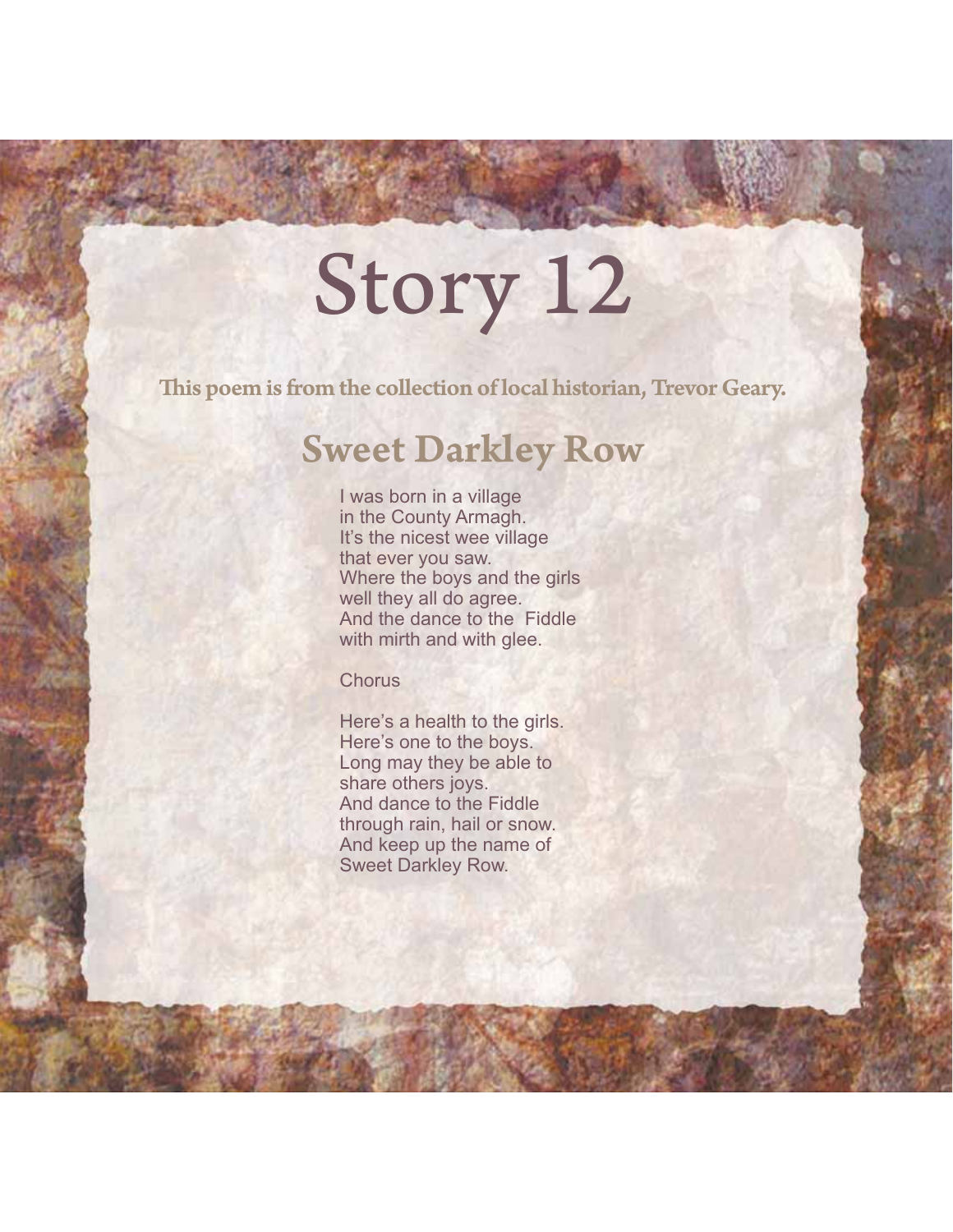The mill she doth work through out the long years. And these lovers in summer well dressed doth appear. As the walk by the river as lovers do go. From Tullnawood lake to Sweet Darkley Row.

In summer it would please you as you'd take a walk. The birds they are singing as the lovers do talk. By the river that's flowing from Tullnawood lake. As it flows through the valley<br>to the Callan doth make.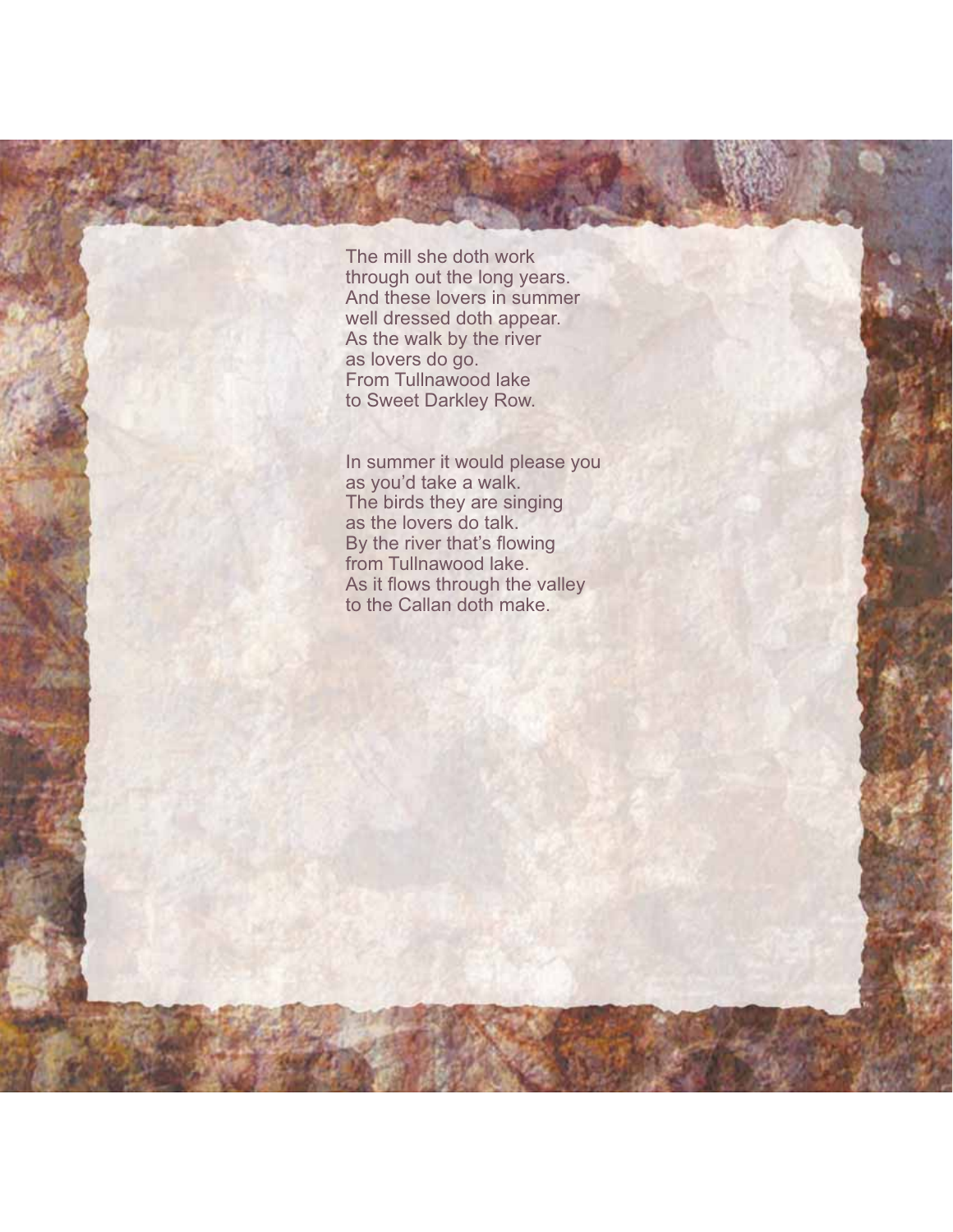### Dave Masters - An Englishman in Ireland

Dave has lived in South Armagh and worked at Darkley since moving from England in 2002.

Well, where to start? With hindsight I can see God's leading through every stage of my life. At the age of 47 I was declared redundant, which can be a scary thing, but I soon saw that this was essential to God's plan for my life. The opportunities that came out of this are things I would not want to have missed. Even the difficult learning times have paid off in the longer term.

In 1997 I had the opportunity to join a working party of twelve volunteers from Reading in England (my home town) to come and paint the outside of Darkley House. At the time that included the old stables and coach house, now replaced with luxury flats and business accommodation.

I was moved by what I saw here at Darkley and in the surrounding area of South Armagh. There was great physical need, and riches too if you knew the right people. There was also spiritual poverty, despite the great heritage of the various flavours of the church which I saw manifest in Armagh's two cathedrals and the local church where I worshipped occasionally in Darkley.

I noticed groups of people in the community who were not at peace with each other, despite professing to love the same Lord and Saviour, Jesus Christ. The passage of the Bible beginning at 1 Corinthians 1:10 warns us against divisions within the church. We must not let political differences or differences of faith come between us; Jesus is central to all.

I noticed a man in Crossmaglen recoil a clear 3 metres when I was introduced to him as an Englishman. Was there really that much fear in this community? I wanted to do something that would show him that we English were not as black as we had been painted in the past. Now I don't profess to be of same stuff as the biblical Paul but you will recall from Acts 16:9 that he had a vision of a man saying "Come over and help us". Well, I got the same sort of vision and God showed me over the next few years that He wanted me to "come over".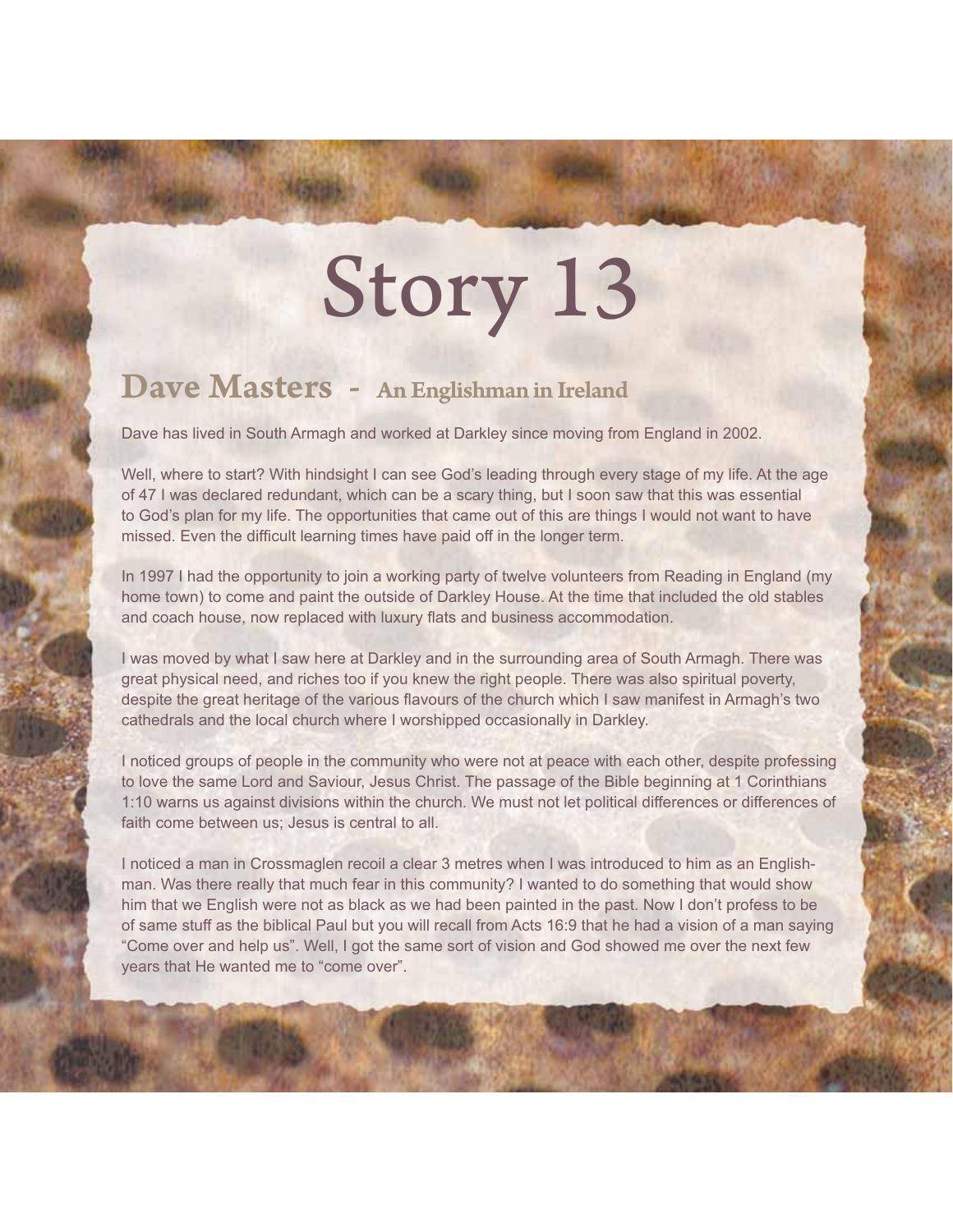I noticed a couple, Ian and Pauline Bothwell, who were putting their whole lives into helping to resolve these issues. God made it clear to my wife and myself that we needed to align ourselves with this work. So in 2002 we sold up our house in Reading and moved into South Armagh to work with Crossfire Trust. We've seen the work change and develop in the short time we've been here. It is a joy to see Crossfire Trust able to provide luxury accommodation for some of those who for whatever reason have fallen on hard times. For those who will put in the effort this is a huge step on the road back to a fulfilling place in the community. It is a joy to see the trust's new business units and to think how they will help Darkley and the surrounding area to get out of the current recession when the time comes.

On a personal level, God has confirmed that our decision to relocate to South Armagh was exactly what He wanted us to do. Shortly after our arrival here my wife was diagnosed with life threatening bowel cancer. If I had decided to remain in our comfortable life in Reading, and not relocate to our present address in South Armagh, our circumstances would have been such that the diagnosis would probably not have been made, let alone operated on with 24 hours notice! That was eight years ago and all indications are that she is now clear of the cancer. I don't always do what God tells me to but on this occasion I did and He has rewarded both of us for our obedience.

At the age of 66, we are now asking God what sort of retirement He has planned for us. Maybe this will involve a return to England – who knows? We have enjoyed our time serving the community here and trust that God will continue to bless you all.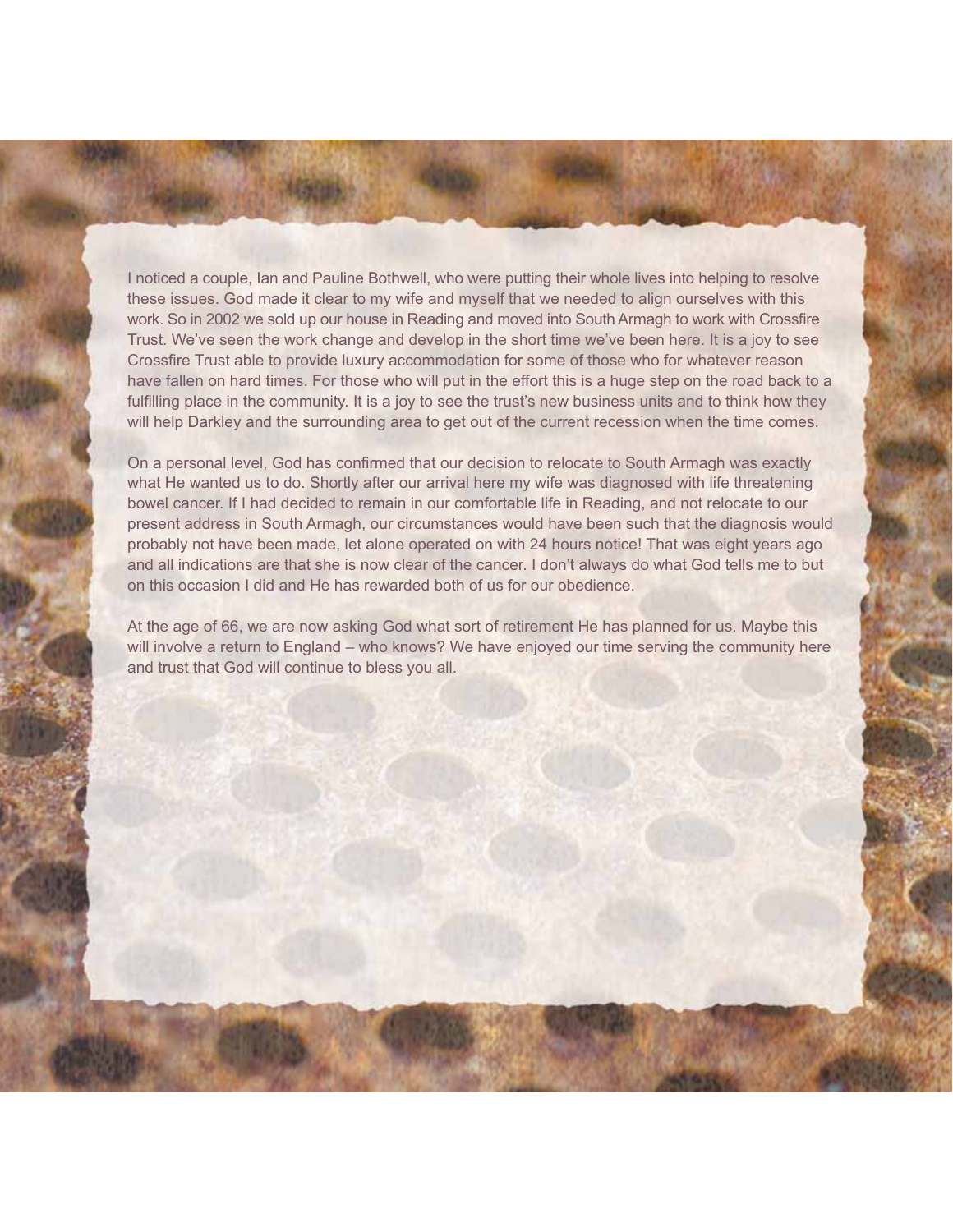Another poem from the collection of Trevor Geary.

### The Lighting Scheme of Darkley

They blow about the Shannon How it was a mighty scheme But the lighting scheme of Darkley Sure twas just as big a scream.

There is nothing there but cookers now And the meters and the like. For it's rumoured that the stones and grates Are all going out on strike.

The real old way of making tay Was always thought the best. Of hanging on the kettle Rinsing tay posts and the rest.

But now they switch the current on And the boyo starts to boil But they tell you up in Quality Row It's useless buying oil.

Some boys drop in from Keady Now and then to have a chat. For the Darkley girls are comely But I'll add no more to that.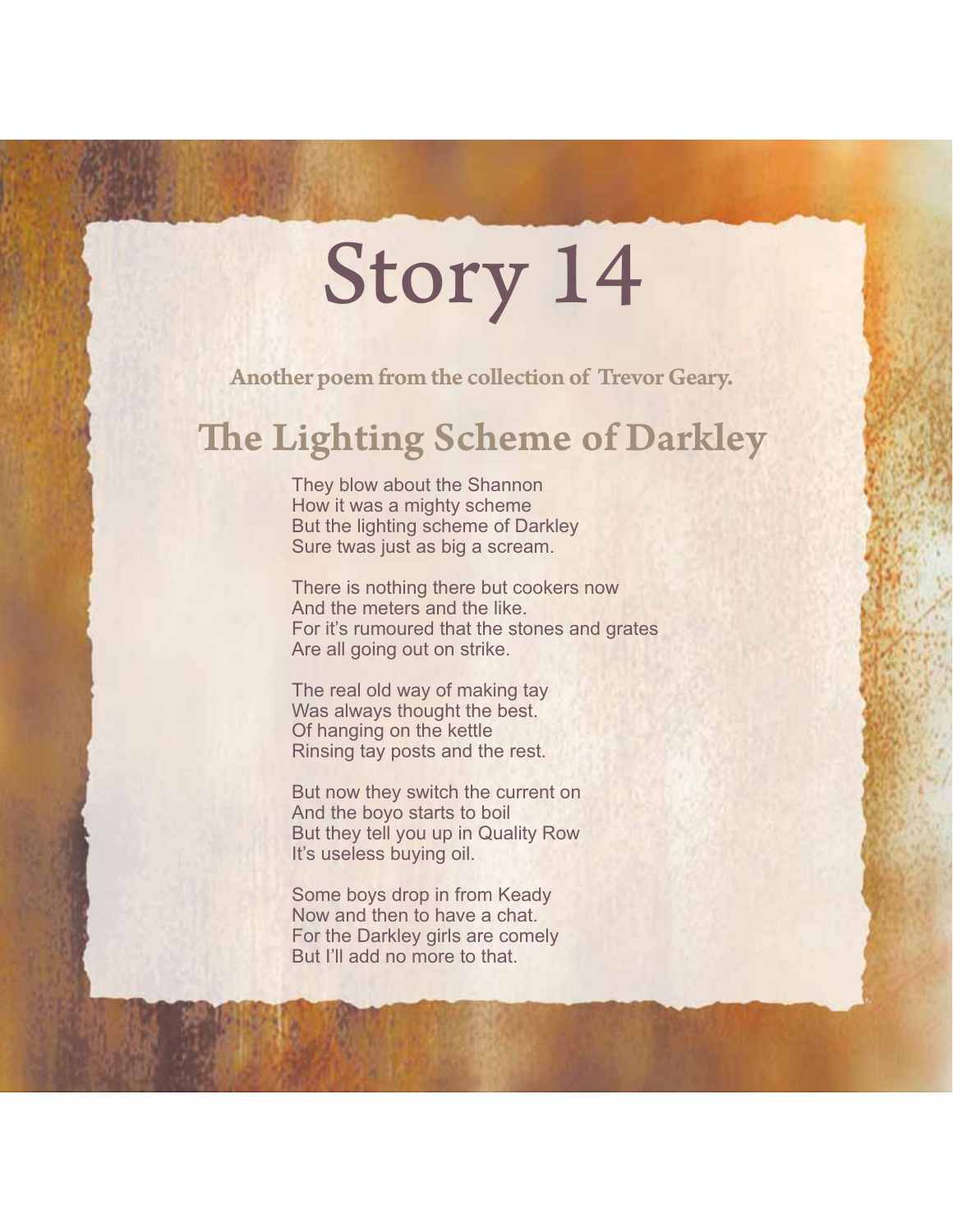It's a hilly road and loan some But they great you with a smile And an egg boiled there by electric<br>Makes your journey worth the while.

With all these new inventions Not knowing where to stop An enterprising smart young man Could open up a shop.

They could do a most amazing trade Selling cookers and what not. They say it pays like fish n' chips Strike while the iron is hot.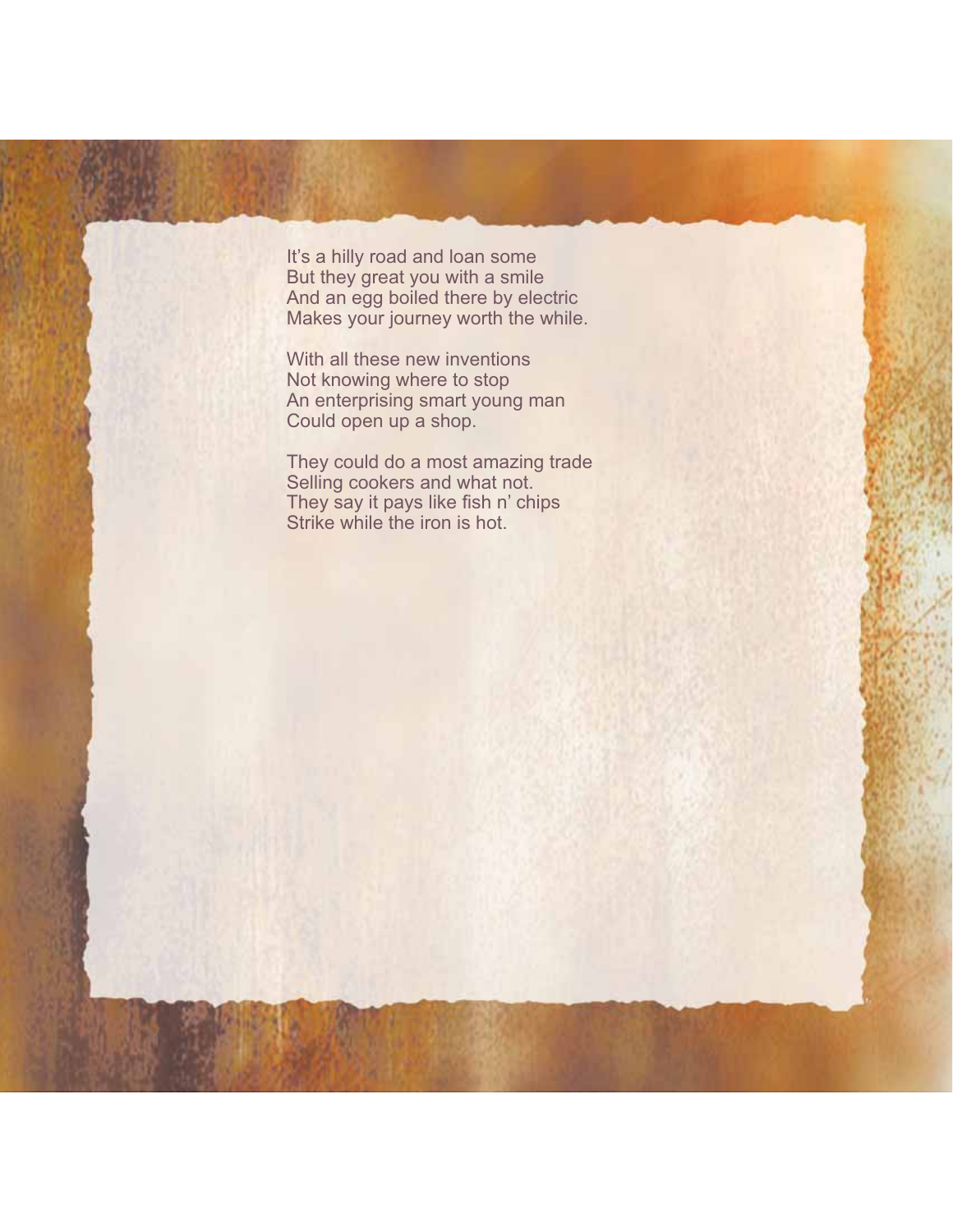### Afterword

We hope you have enjoyed the read, and perhaps by now you have started to think how we can prevent bad things happening in such a good, friendly, open space, where we all get on. but... Nevertheless, we allowed very bad things to happen.

We are grateful to the Community Relations Council, who read about this idea, thought it was a helpful community procedure and have assisted financially in the production.

If you would like to visit, volunteer or support this developing work... do get in touch and together we will enjoy the journey.

"A little bit out of the way for alot out of the ordinary." "I like going down to the Big House for a wee bargain." "I'm reluntant to go to Darkley House because I don't know who I would meet or what I would face in myself."

> **Thanks to Community Developer Keith Hamilton** for the idea to produce local stories.